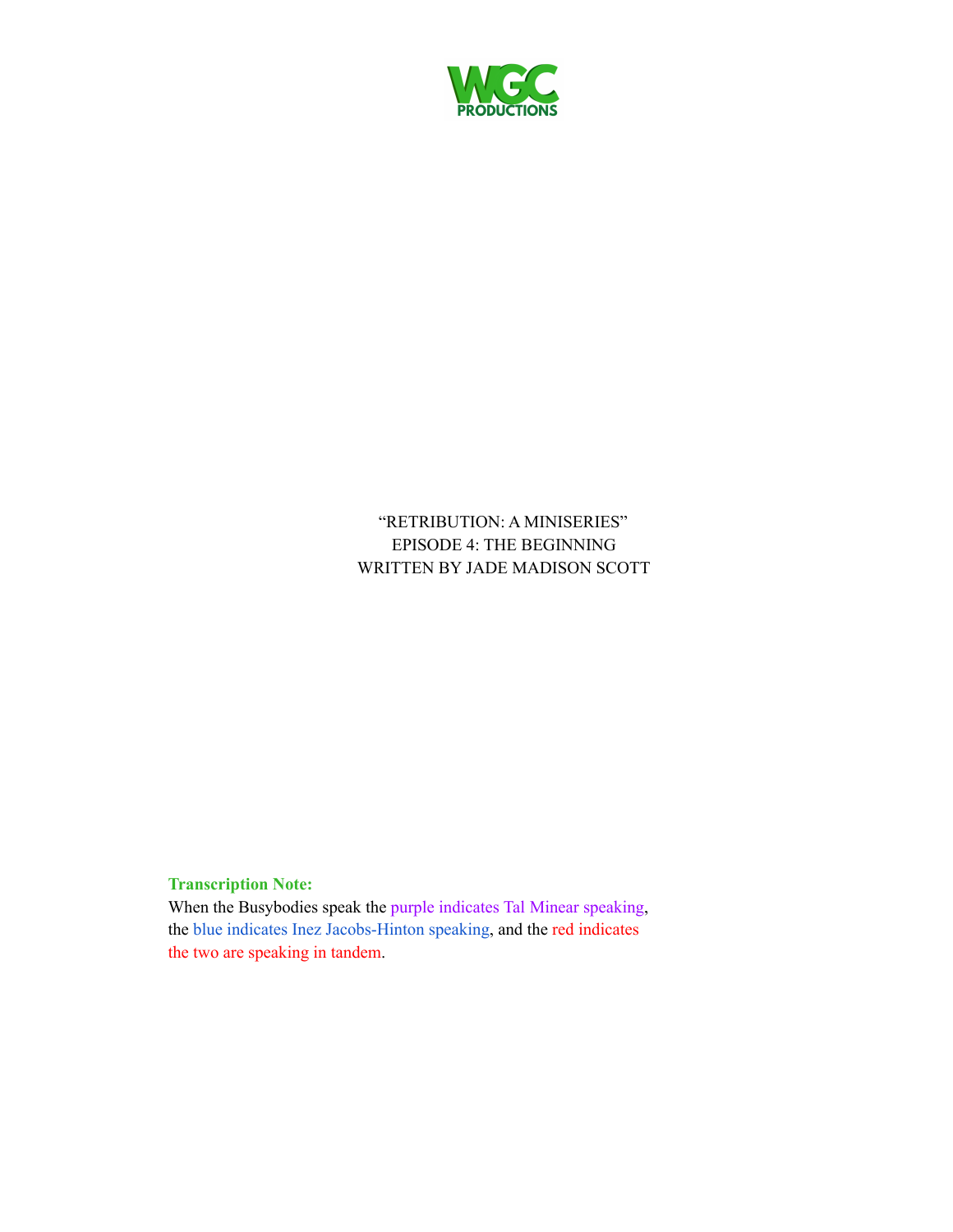#### **Scene One Introduction**

#### **HOST**

WGC Productions presents-

(Retribution Theme)

Retribution: A Miniseries. You are now listening to episode 4. Content warnings for this episode as well as transcripts can be found at wgcproductions.com/retribution, and, uh, I'd get seated in your saddle, this ones a bit of a ride.

#### (Retribution Theme Song)

#### **Scene Two Town Square: Afternoon**

(The BUSYBODIES, MS. BETTY, and CLETUS stand around.)

#### **BUSYBODIES**

I'm sick of life like this. Sick of strife. Sick of sweat. Sick of cricks in my neck kept down so long under sun's senseless toil.

#### **CLETUS**

Sick of witches weaving webs 'round the good folks I love.

#### MS. BETTY

Sick of self. So sick my belly aches.

#### **CLETUS**

So sick my eyes strain.

#### BUSYBODIES

So sick my back's broken till it's bent like the scythe of the reaper sent to haunt me.

#### **CLETUS**

Is he there in the corner?

#### MS. BETTY

Or there, up above?

#### **BUSYBODIES**

Death, he lurks like those little dots that float in front of your eyes.

#### MS. BETTY

Appearing outta nowhere.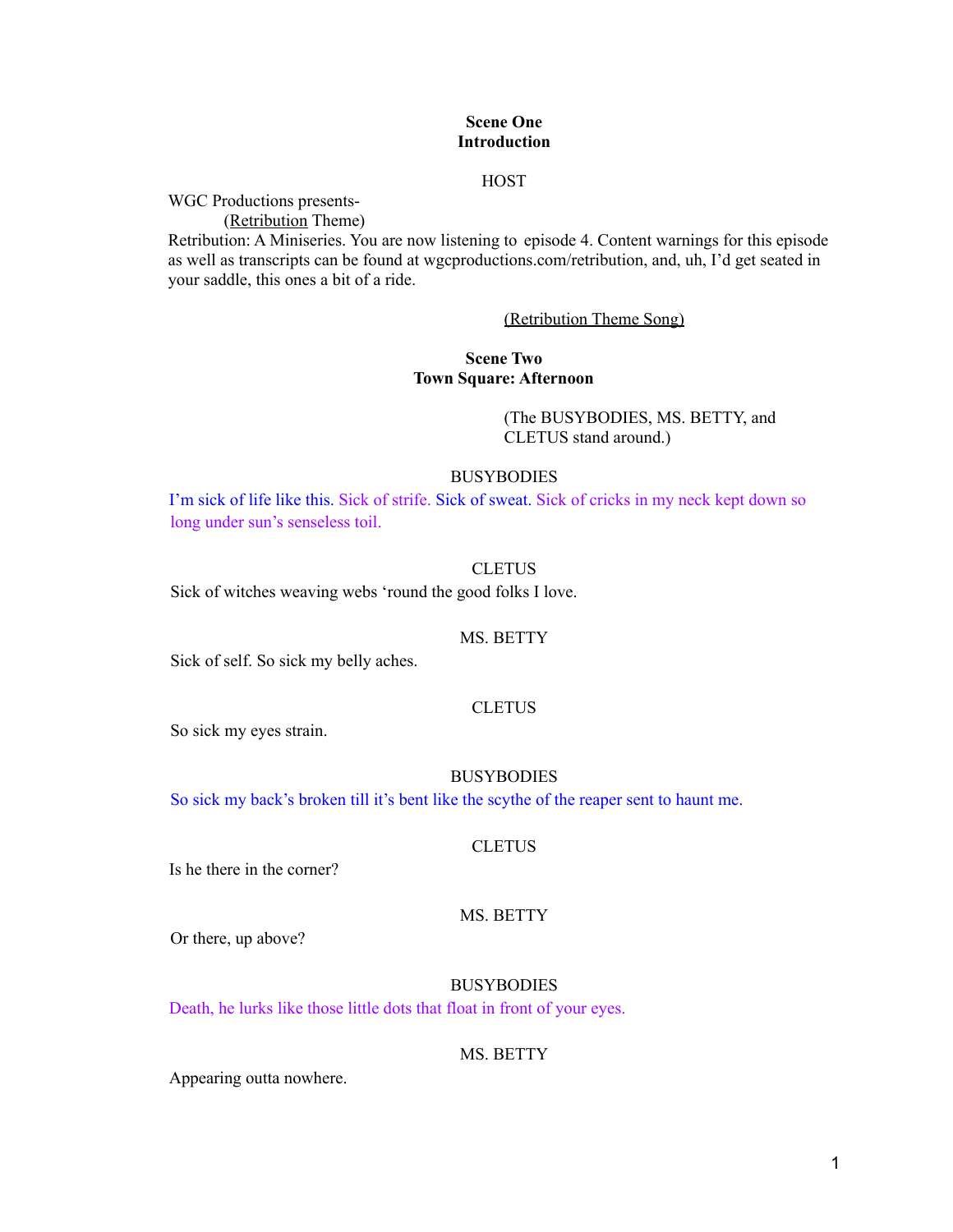#### BUSYBODIES

Only to disappear, making you question your own good mind.

#### **CLETUS**

I see him on the faces I love. I see him in myself.

#### **BUSYBODIES**

I see him everywhere.

#### MS. BETTY

Just everywhere.

#### ALL

He waits for me.

#### **CLETUS**

God and all the angels, y'all just okay with this?

#### MS. BETTY

What else are we to do?

#### **BUSYBODIES**

Not enough money to move and even if we did, not enough family to go back to.

#### **CLETUS**

Not talkin' bout moving. I'm talking bout are you okay with havin' those two girls treat us like this.

#### MS. BETTY

Girls?

#### **CLETUS**

Miserable girls.

#### **BUSYBODIES**

Terra and Willow?

#### **CLETUS**

Course, or ain't you been payin' attention? You think it's just coincidence all this started happening when Willow got pregnant? With the rain and all? Terra knew it, that vicious girl, she knew it and she went to talk to Willow. I bet that girl, that little girl, that little, irreverent, ungodly girl wrapped Terra round her finger, that's the sort of thing that would draw a girl like Terra in, you know?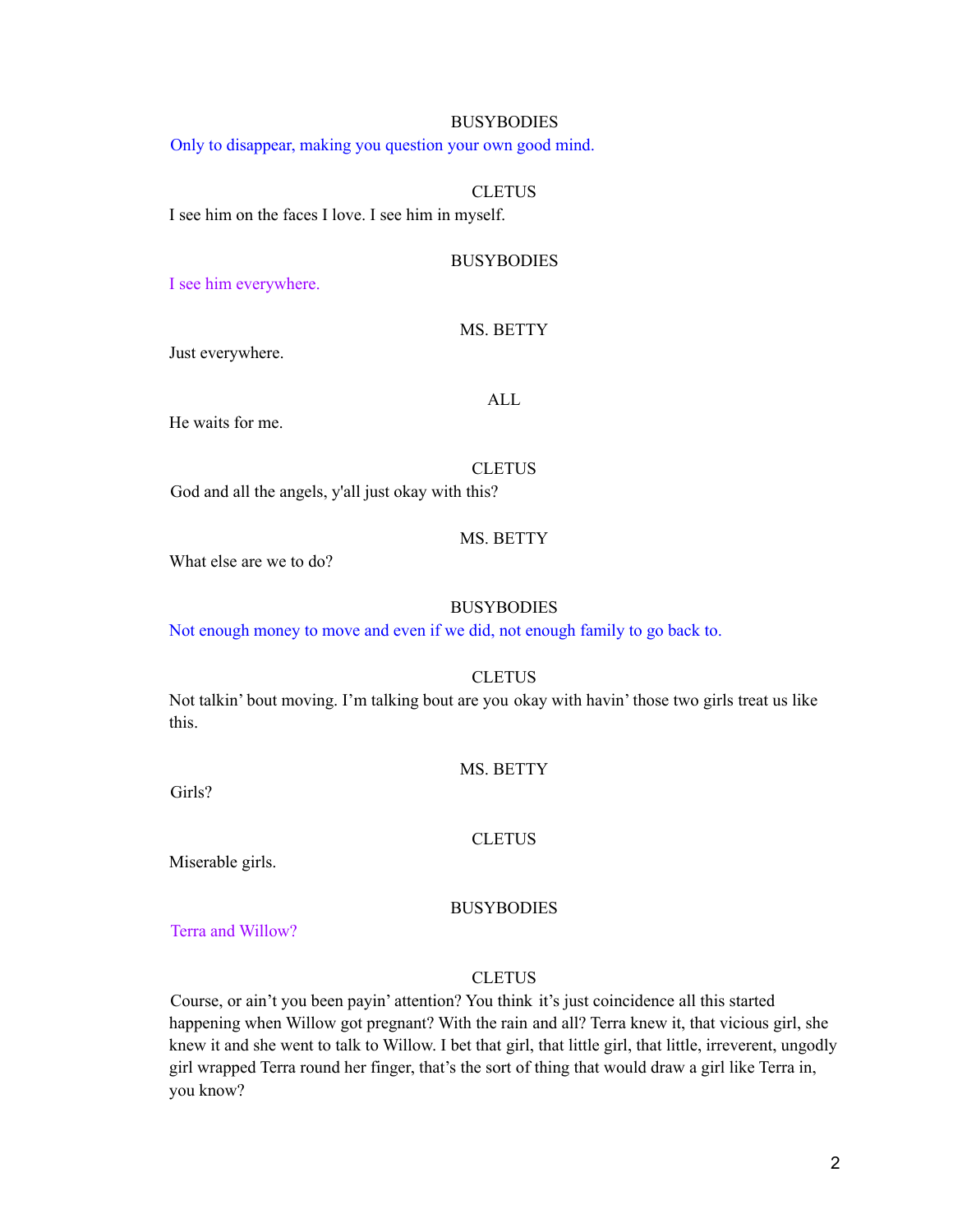#### **CLETUS**

The two of them, that twisted pair, the wind, the rain, the earth laid bare, who else but them has brought death into this, our paradise?

#### **BUSYBODIES**

The girls.

#### **CLETUS**

Miserable girls.

#### BUSYBODIES

Miserable girls**./** Miserable, wretched, damnable girls.

#### **CLETUS**

We must right the scales. They've unbalanced the order. They've gone out of order and now we suffer for their crimes? For their infidelity. Why must we bear their sin?

#### **BUSYBODIES**

Why must we be punished for their iniquity? Is it always the duty of the righteous to bear the weight of the forsaken?

#### MS. BETTY

Wait.

#### **BUSYBODIES**

What, woman?

#### MS. BETTY

You can't

#### **CLETUS**

Can't what?

#### MS. BETTY

Cletus, you can't be serious. You have to understand what's really going on here. Cletus, you have to know what we did.

#### **CLETUS**

We? We did nothing wrong. Did we?

#### **BUSYBODIES**

No.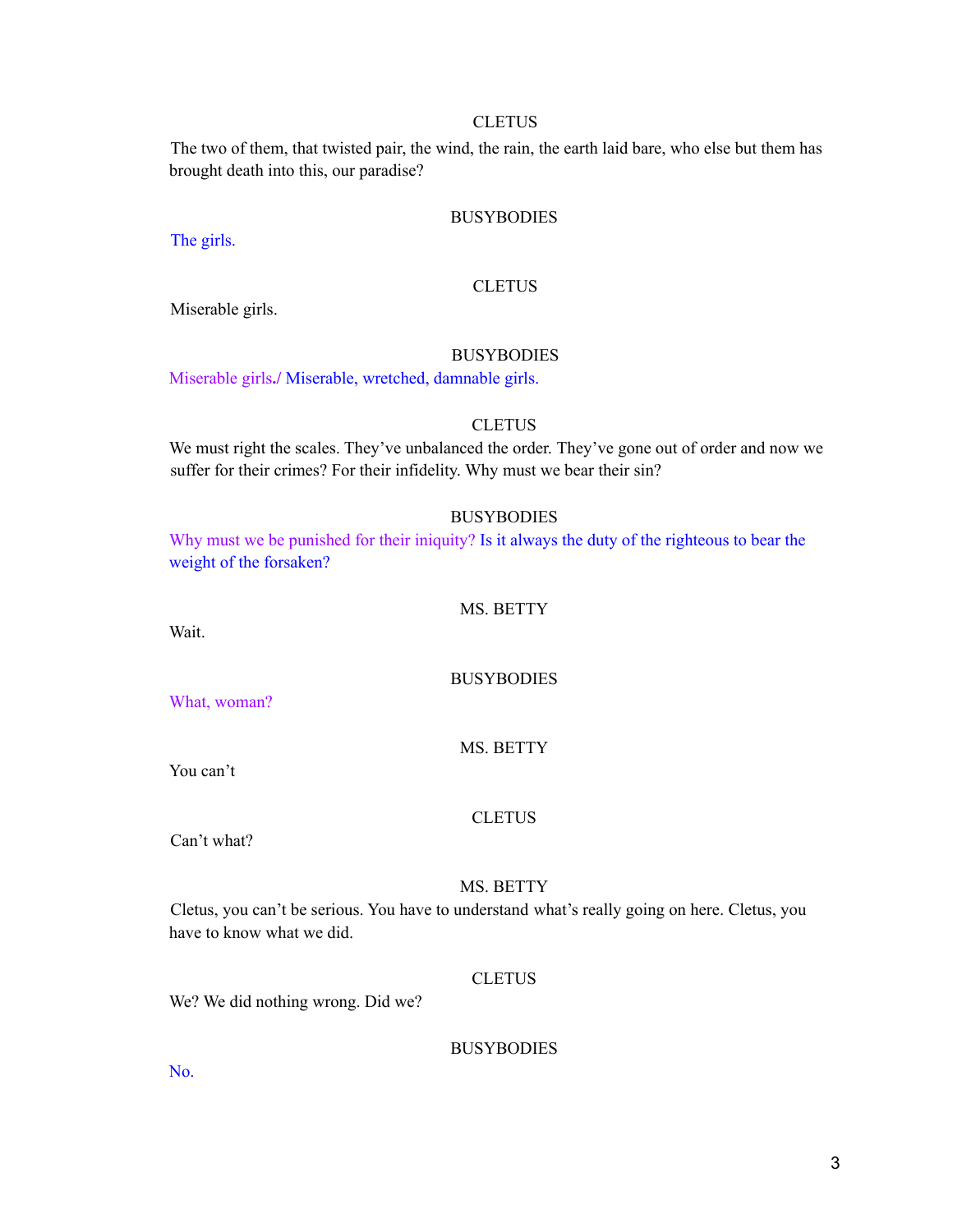#### MS. BETTY

But we-

#### **CLETUS**

But what? Listen, Betty, you're either for us or against us, and if you're against us, then you're with them, and if you're with them, you better not be.

#### MS. BETTY

You don't even have a plan. If they are the cause, and they're not, but if they were then what's the plan to fix the scales, as you called it. You're not God.

#### **CLETUS**

Of course not, but it wouldn't be the first time He, in his high holiness, gave his people a certain license against those who despised him.

#### BUSYBODIES

Wouldn't be the first time at all.

| - 2<br>Ω |
|----------|
|----------|

#### MS. BETTY

You can't kill them.

#### **BUSYBODIES**

Sometimes death is justice.

MS. BETTY

**CLETUS** 

MS. BETTY

No. They're kids. Kids, Cletus.

Haven't been kids in a while, Betty.

No.

#### **CLETUS**

I'd rather a hundred of them than any one of us.

#### MS. BETTY

No.

#### **BUSYBODIES**

Then tell us another way.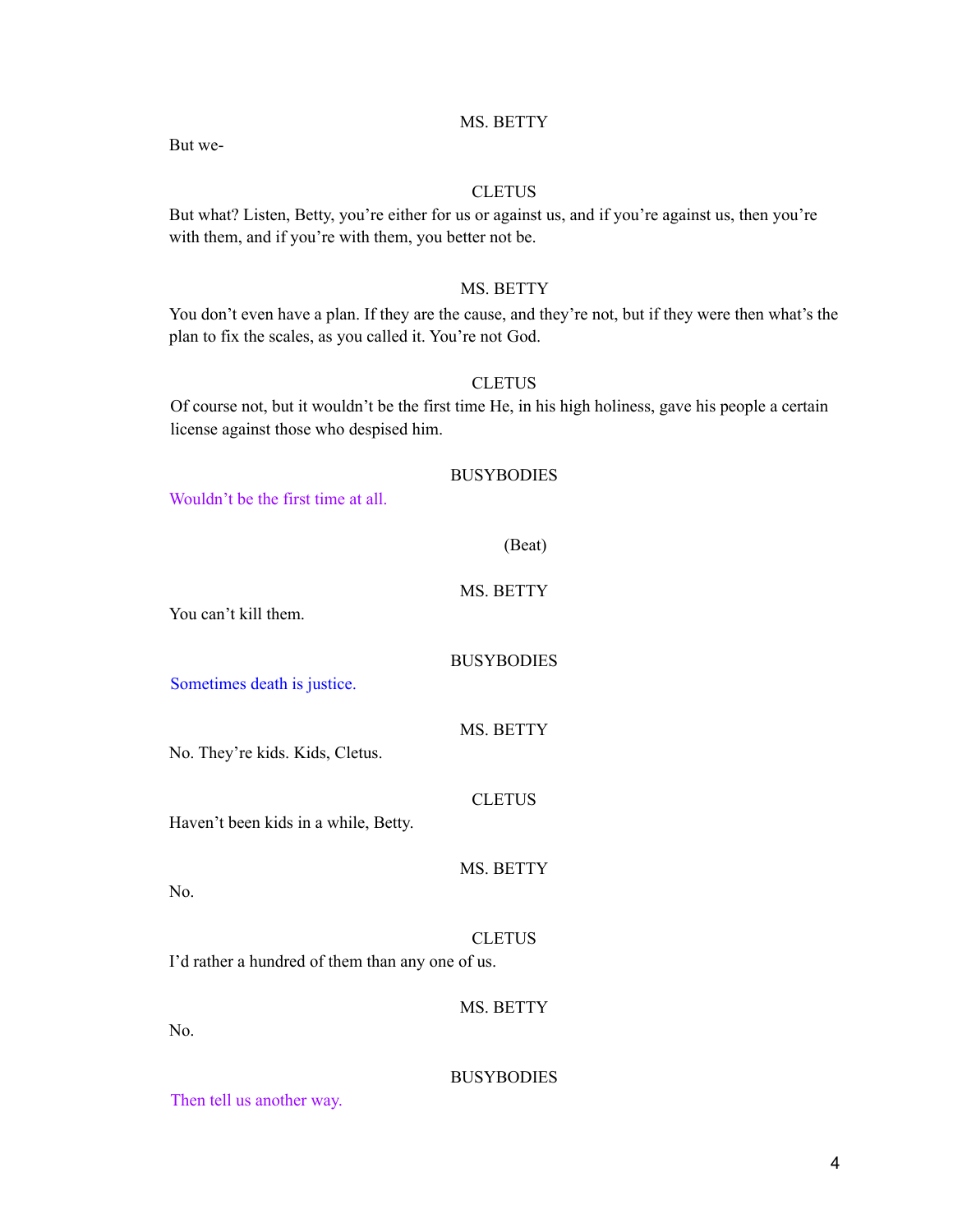#### MS. BETTY

I…..we can wait.

#### BUSYBODIES

Wait? Wait. You think us so foolish as to twiddle our thumbs until they kill us all. Kill our loves. Kill our children.

#### **CLETUS**

You of all people should know how that feels.

#### BUSYBODIES

Wait? Wait for what? Wait for Death 'round the corner to come carry us home? The time of waiting is done, the time of action is here.

#### **CLETUS**

Go home, Betty. Get some rest. I promise it'll all be different in the morning.

#### MS. BETTY

I'm too old for this, Cletus. We're too old for this.

#### (MS. BETTY exits.)

#### **BUSYBODIES**

Wait? Of all the indignities. Nevermind all that, so, tonight, under the cover of darkness we'll ascend on the house of McHale.

#### **CLETUS**

With gun, rope, and torch.

#### **BUSYBODIES**

Scorch them from this Earth. Scrub them from our paradise.

#### **CLETUS**

Justice will be done tonight.

## IRVING

(off-stage)

Hey, everybody, hey!

#### **BUSYBODIES**

Irving, our boy. Our gentle sweet boy.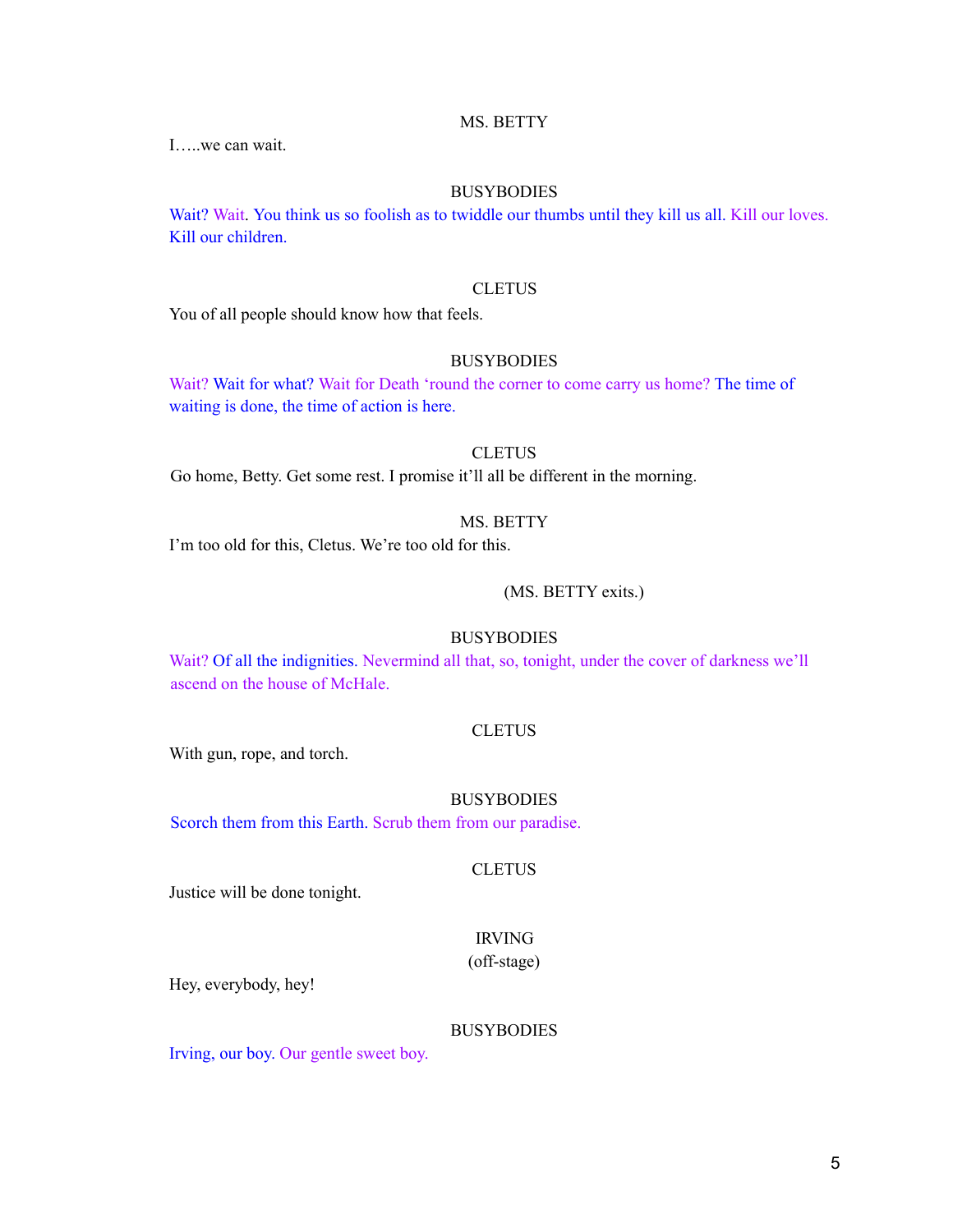#### **CLETUS**

Speak nothing of this to him.

#### (IRVING enters)

#### IRVING

Hey, Cletus. Ms. Caper. Ms. Donaahue. Everyone.

#### CLETUS and BUSYBODIES

Hey, Irving.

#### IRVING

Any of y'all know what's going on with Ms. Betty? Saw her when I was walking over here. She wouldn't speak to me, which….I mean, I don't even know why she wouldn't be speaking, y'all know it's her favorite hobby. But I think something might be wrong. She was just walkin' home empty 'hind the eyes. Any of all y'all know what's going on? You think I should go and read with her or somethin'?

#### **BUSYBODIES**

Oh, you know how the old woman can be. Flighty. Foolish. Fretful.

#### **CLETUS**

Don't waste your time waiting on her. I'm sure you have better things to do, don't you, Irving?

#### IRVING

Not really….so, what are all y'all whispering about over here?

#### **CLETUS**

Ain't whispering 'bout nothing.

(CLETUS pats IRVING on the chest.) Just passing time with our neighbors.

#### IRVING

Just passing time?

#### BUSYBODIES

You remember what that's like, don't you Irving? You used to pass time too before you forgot us.

#### IRVING

I ain't forgot you.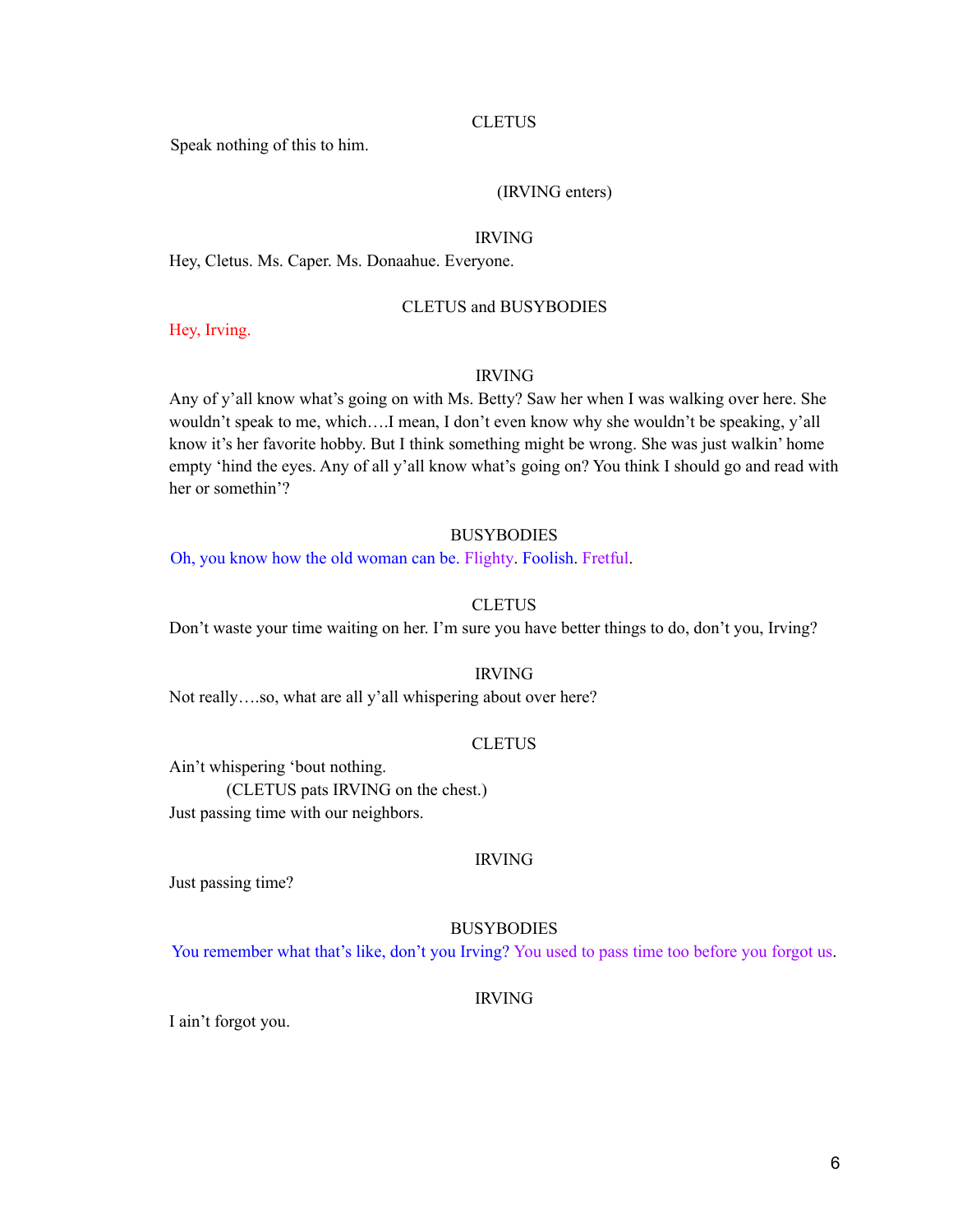#### **CLETUS**

Course not. O'course not. Listen, why don't you come over round my place tomorrow and we can all sit and talk like we used to?

#### IRVING

That sounds mighty nice.

#### **CLETUS**

Hear that? Mighty nice. It's mighty nice. Now come on everyone. Sorry, to leave like this boy, but we all made plans to talk 'bout the old times. Not something much fun for you I'm afraid. But we can all talk tomorrow, you hear?

#### (CLETUS and BUSYBODIES exit.)

#### IRVING

Yeah….tomorrow.

#### (Transition Music)

#### **Scene Three Terra's Kitchen: Later**

(TERRA is sitting at her kitchen table. She's writing a letter. One in a long line of failed drafts if the pile of crumpled paper by her feet is any indicator.)

#### TERRA

-one of the great joys of the territory is the hard work. The dark blueberry skies are made twice as sweet by the labor needed to enjoy them. However, these past months have been...it's been, difficult. No. Hard. No, it's been…..it's been, complicated. Impossible. Devastating.

(She rips the letter.)

"Dear Father, I need money. Be generous."

(She rips that paper as well)

"Dearest and Sweetest Father, I hope your pockets are still as deep as the dark, unforgiving, cavern you call a heart, you murderer."

(A little too provocative. Rip!)

"Dear Father, if I said some days I forget to hate you, would you believe me?"

(She rips the paper with vigor.)

"Dear Father, if I came home would you even recognize me? Would I recognize you? Would I want to recognize you, or is life better like this? As a living ghost?"

(She can't stand to finish this one. She tears it up. She takes a deep breath and starts a new letter)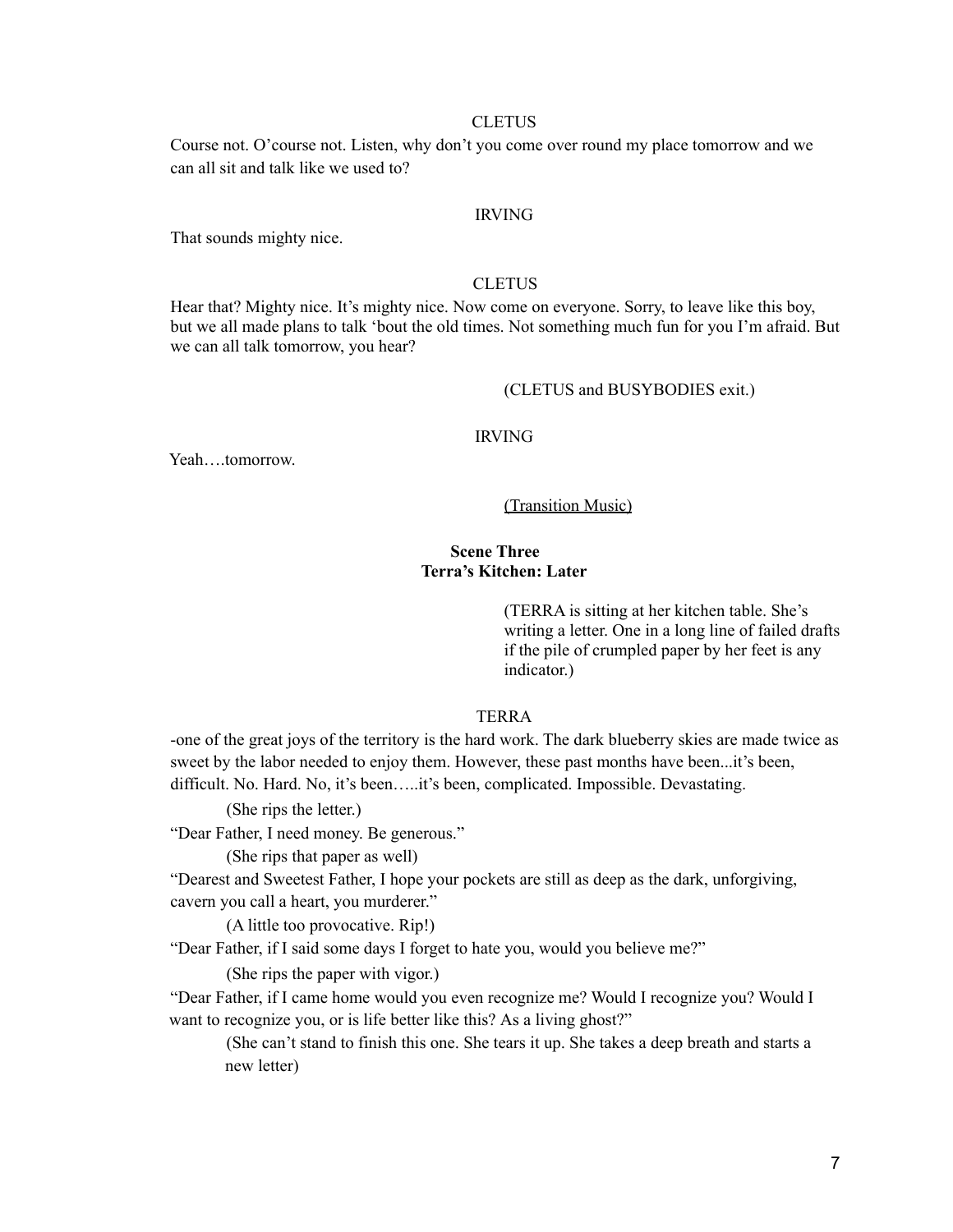"Dear Father, I know that somewhere deep inside, you still feel you love me, and maybe you do. I am your daughter after all, and you're my Father. My Father. The same man who would carefully walk me through the neighborhood after Easter service making sure everyone could see my fine new navy blue dress I was so proud of. The same man that would encourage me to read about all the far off places in Europe and Asia, even though his friends felt it improper. The same man whose shoes I used to wobble on as we haphazardly two-stepped to the exciting crackle of phonographs. The person who loved me. A person I was glad to be loved by. My Father. It is the least you could do to give me enough money to show the bank that I am not a hopeless case. And in case you've forgotten, that money is as much my birthright as Neil's. More even. I've earned that money through blood. Both mine and hers. So, is it not right, is it not just that I get to benefit from that which has wounded me and killed her? Isn't that fair? No. No, it isn't. To be fair, I'd have to lock you away, make Mother die a slow death, and let her body be defiled by birds and vermin, but I'm being forgiving today, the way she'd want, so money will do. Your daughter, Terra Anne McHale."

(She tears it to shreds. There's a knock at the door.) Go away!

#### WILLOW

#### (at the door)

Terra?

(TERRA goes to open the door. WILLOW enters, disheveled and dirty.)

#### TERRA

Hello.

#### WILLOW

Hi. What's happening with the all paper?

#### **TERRA**

I'm not good with words. Why are you here?

#### WILLOW

A pregnant woman shows up at your door and that's the first thing you ask?

#### TERRA

What else would I ask?

#### WILLOW

You could have asked if I was okay.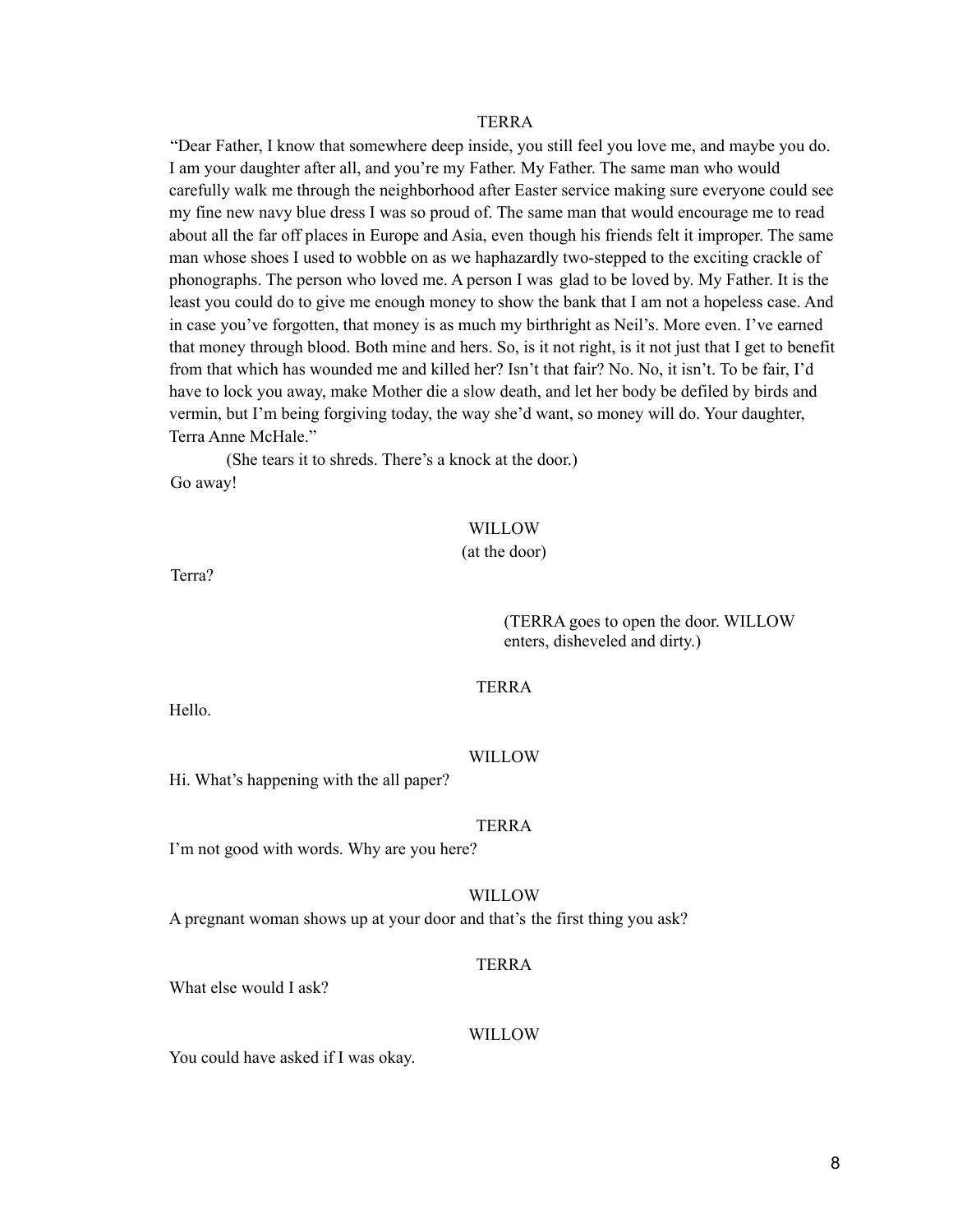You look fine.

#### WILLOW

I look like I bathed in dirt and lotioned with mud.

#### TERRA

Why are you here?

#### WILLOW

Where else would I be?

#### TERRA

I don't know. Where ever you've been avoiding me.

#### WILLOW

I haven't been avoiding you.

#### **TERRA**

Truly?

(Pause)

Is it me? Cause I know that you may not have met someone like me before but fleeing typically isn't the proper response to our vulnerability. It is, in fact, quite hurtful.

WILLOW

No, I don't care. You think I have time to care? No, it's...I don't hate you, I suppose.

#### TERRA

Thank you?

#### WILLOW

No, that's not what I mean.

TERRA

You do hate me then?

#### WILLOW

I mean, you didn't know so how….so I don't hate you. Every day of my life I've been surrounded by people who knew what was happening to me, and they mocked me for it. They ignored it, and I don't think there's a whole person in this town who I don't hate. Even Irving with his, well-meaning bullheadedness, but you didn't know. You never knew. How am I supposed to hate you if you never knew?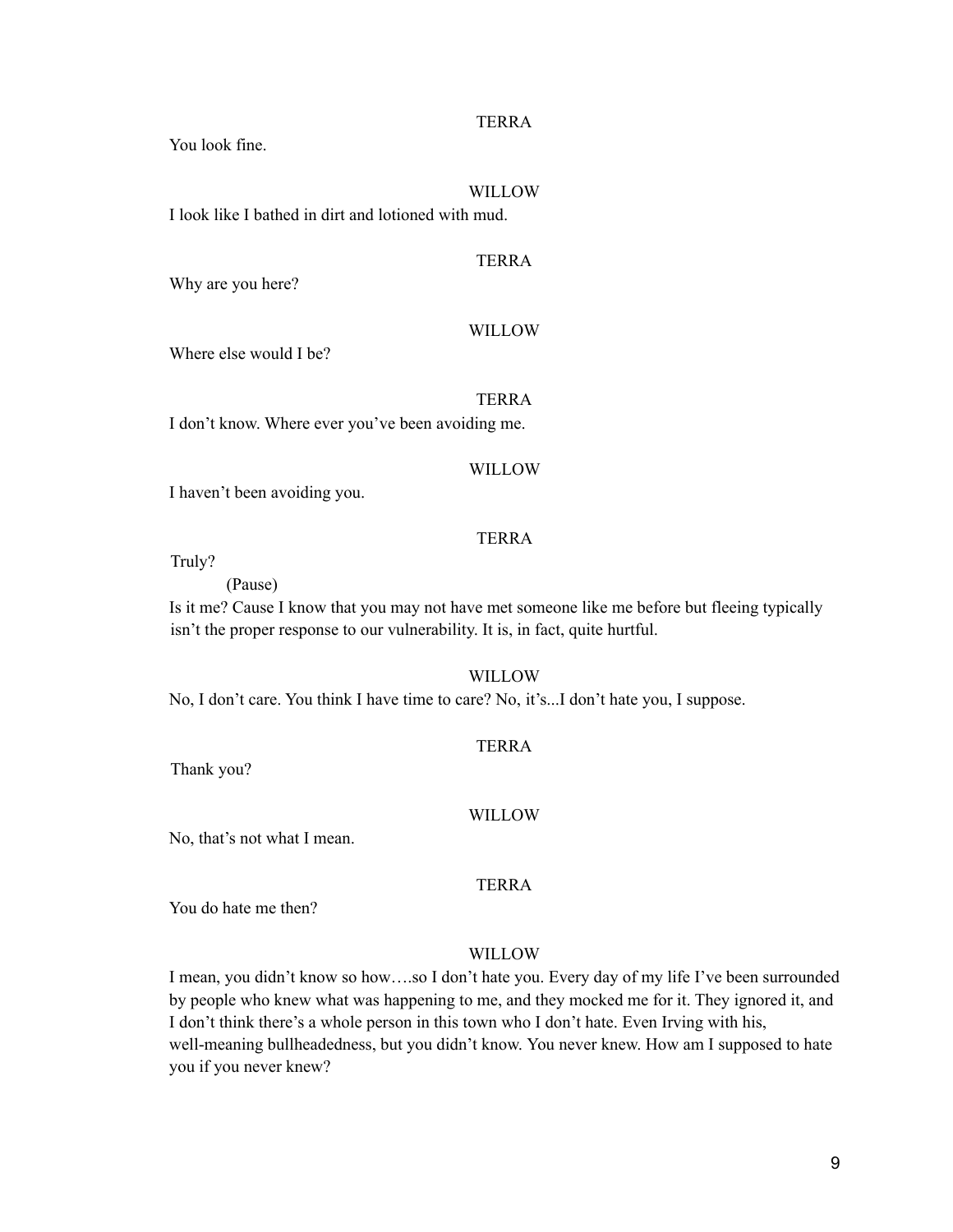You sound like you're asking.

#### WILLOW

I think I am.

#### TERRA

I could've known. I could've asked.

WILLOW

I think you already said that that day all way back when.

#### TERRA

Feels like forever ago.

#### WILLOW

Might as well be.

TERRA Doesn't matter though. It's true. I could've paid attention.

#### WILLOW

Yes, I suppose you could've.

(Beat)

I'm sorry I avoided you. I needed time to figure out what not hating a person looked like. What it felt like.

#### TERRA

Did you figure it out?

#### WILLOW

It all feels the same. Just awful. (WILLOW sighs) Just awful.

#### (Pause)

TERRA I was lyin' earlier. You look terrible. You okay? Where you been sleeping?

#### WILLOW

I'm fine mostly, and out in the ravine.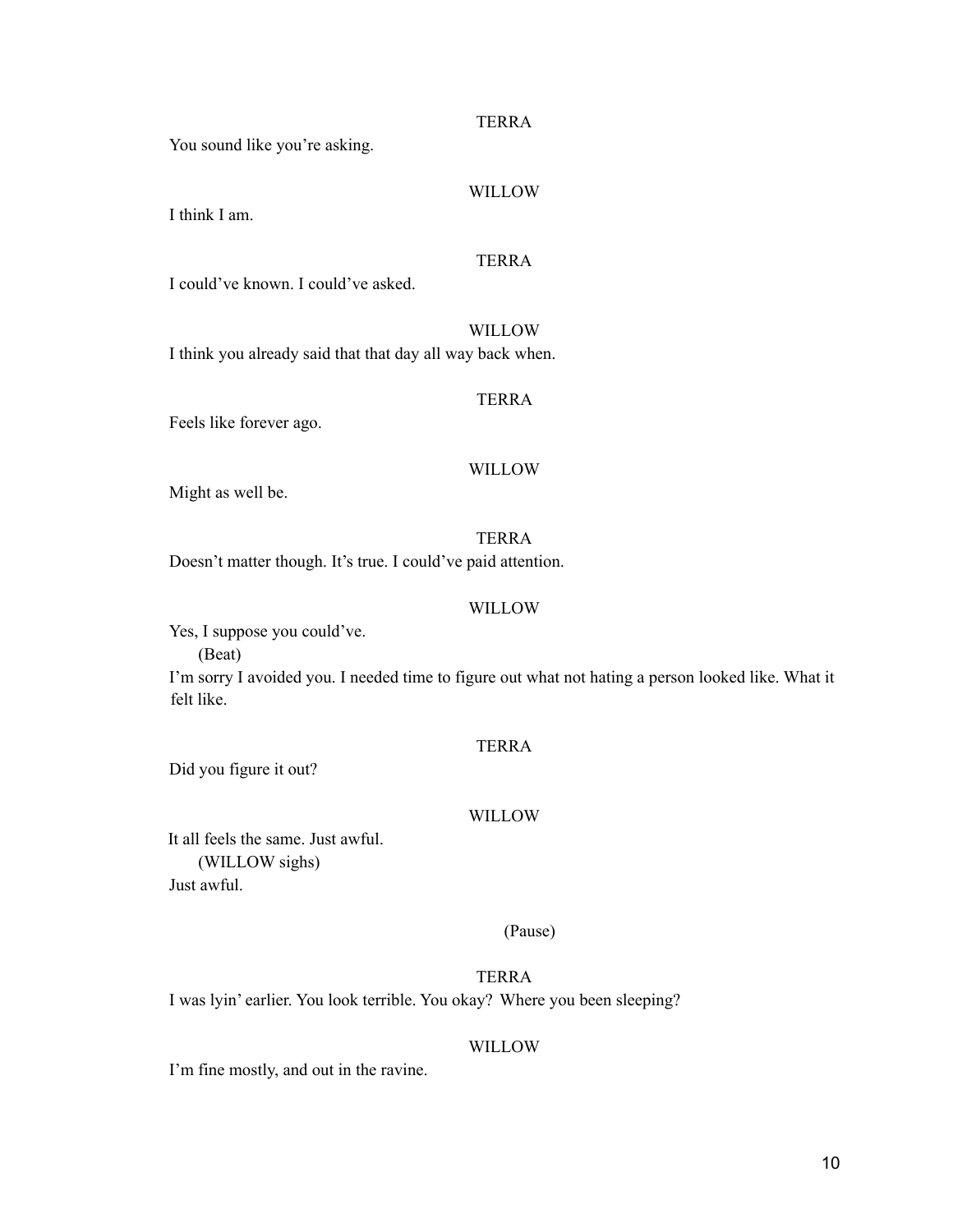The ravine?

#### WILLOW

Wasn't as bad as you think. Not the most comfortable but I'm here, and food was never too hard to find. A piece of fruit here, a clumsy bird drops a scrap of meat there. Even had water leak out the rock walls. No, wasn't too bad at all.

#### TERRA

There's water in the ravine?

#### WILLOW

Not a lot, and definitely not enough to collect. Just enough to keep a person alive. No more no less.

#### TERRA

That's…..that's strange, Willow. Mighty strange.

#### WILLOW

Maybe so, but normal's no good most of the time no way. I'm sorry, no I'm not sorry, I mean, I just need to know, are we friends now?

#### TERRA

Friends?

#### WILLOW

I've never really had one, and since I don't really hate you, I assumed ...I'd just like to know if I have one now.

#### TERRA

Uh, course? Course we're friends.

#### WILLOW

Oh, good. I meant it, I did. I've never really had one before, well not one I haven't slept with. And never a girl. I can't believe it. I'm friends with another girl, one my age even, well, not quite my age, more or less my age. What is it that friends do? Am I to braid your hair? In all the old books I've read that's what friends seem to do all the time, isn't it? Braiding hair and singing songs and-

TERRA

I-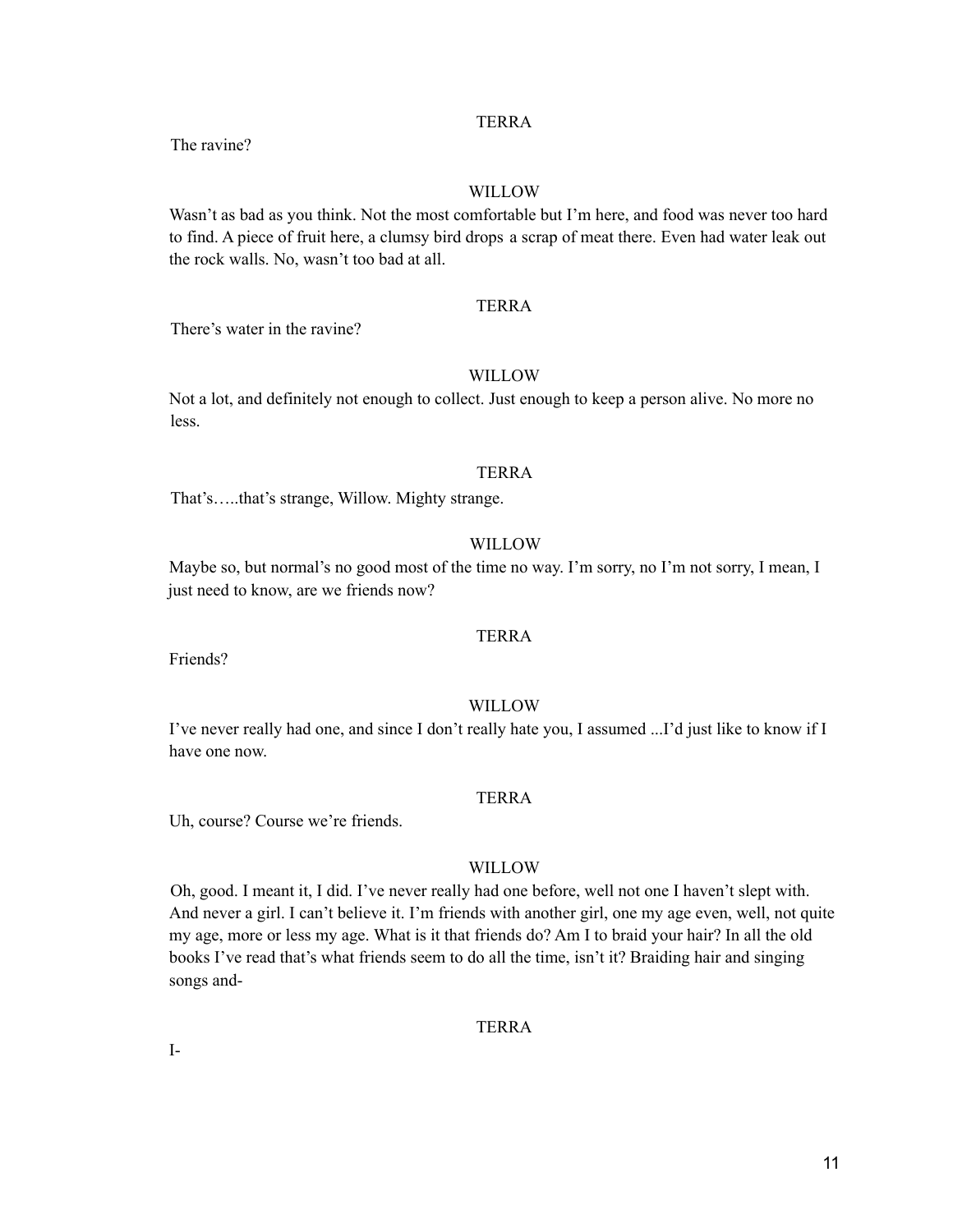#### WILLOW Or maybe we can just talk or are we to cook food and share recipes? Crochet?

| I don't crochet.                             | <b>TERRA</b>                       |
|----------------------------------------------|------------------------------------|
| I can teach you.                             | <b>WILLOW</b>                      |
| Listen, Willow                               | <b>TERRA</b>                       |
| Yes?                                         | <b>WILLOW</b>                      |
|                                              | <b>TERRA</b>                       |
| I think you should-                          | (A frantic knocking on the door.)  |
| Were you expectin' someone?                  | WILLOW                             |
| No. Probably Irving, but he has a stay here. | <b>TERRA</b>                       |
|                                              | (TERRA exits. She opens the door.) |
|                                              | <b>IRVING</b><br>(Distant)         |
| Good, you're safe.                           | (IRVING and TERRA enter)           |

TERRA Irving, what's this all about. You lose your...what'da mean "you're safe?"

#### WILLOW

Why are you here?

#### IRVING

Are all your doors locked?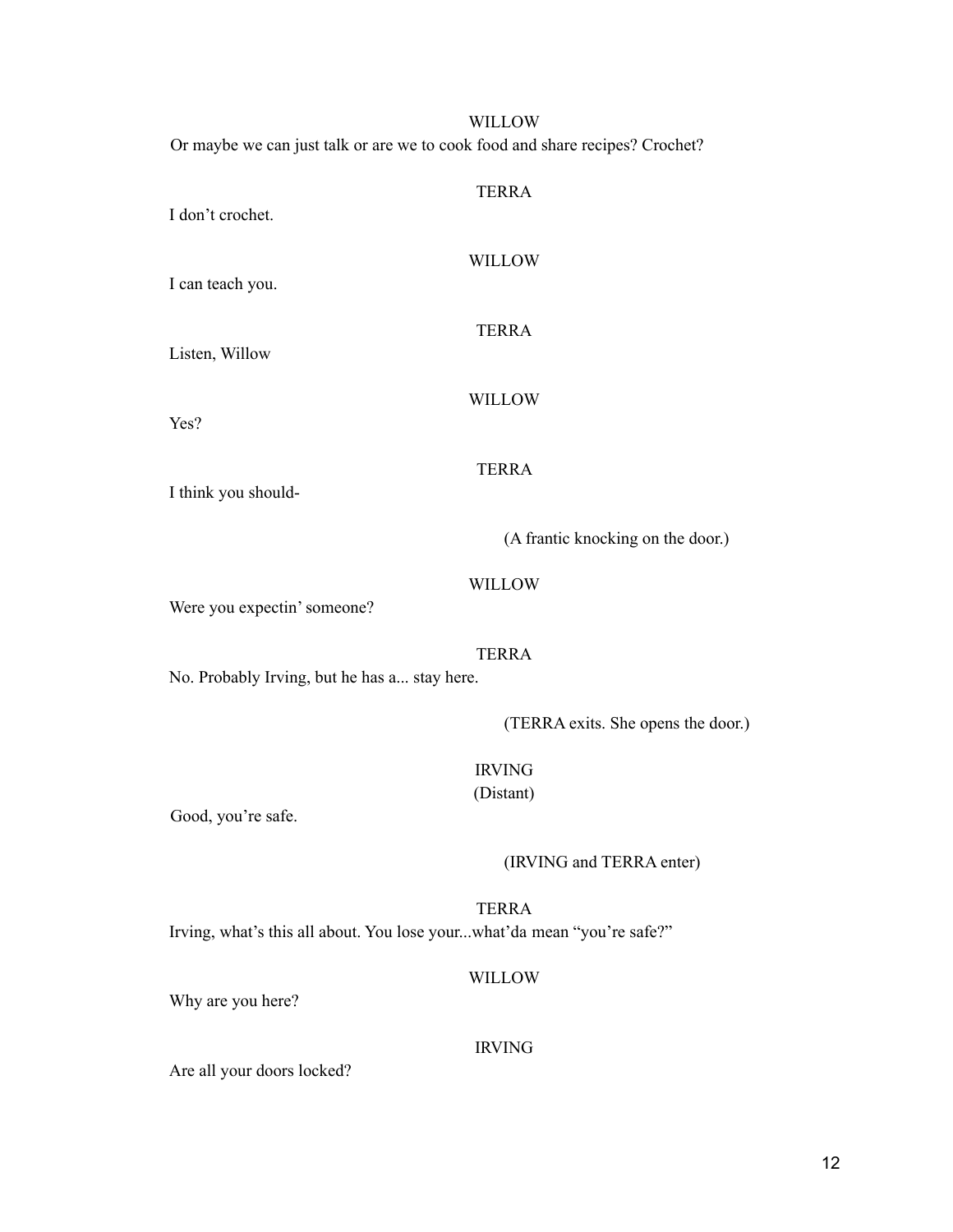| <b>WILLOW</b><br>Why? Were you hoping for a more dramatic entrance?                                                                             |  |
|-------------------------------------------------------------------------------------------------------------------------------------------------|--|
| <b>IRVING</b><br>Are they?                                                                                                                      |  |
| <b>TERRA</b><br>Yes.                                                                                                                            |  |
| <b>IRVING</b><br>Good.                                                                                                                          |  |
| <b>TERRA</b><br>Did you run here?                                                                                                               |  |
| <b>WILLOW</b><br>Can you stop pacing? You're making me dizzy.                                                                                   |  |
| <b>TERRA</b>                                                                                                                                    |  |
| Irving, what's going on?<br><b>IRVING</b>                                                                                                       |  |
| Something's wrong.<br><b>WILLOW</b>                                                                                                             |  |
| What'd do youstop pacing.<br>(IRVING stops pacing)                                                                                              |  |
|                                                                                                                                                 |  |
| <b>TERRA</b><br>What'd ya mean something's wrong? What's wrong?                                                                                 |  |
| <b>IRVING</b><br>I mean, Cletus and them, I think they're tryna do something. Like malicious sorts of something.<br>Saw em whispering together. |  |
| <b>WILLOW</b><br>They always whisperin'.                                                                                                        |  |
| <b>IRVING</b>                                                                                                                                   |  |

Naw, they looked different.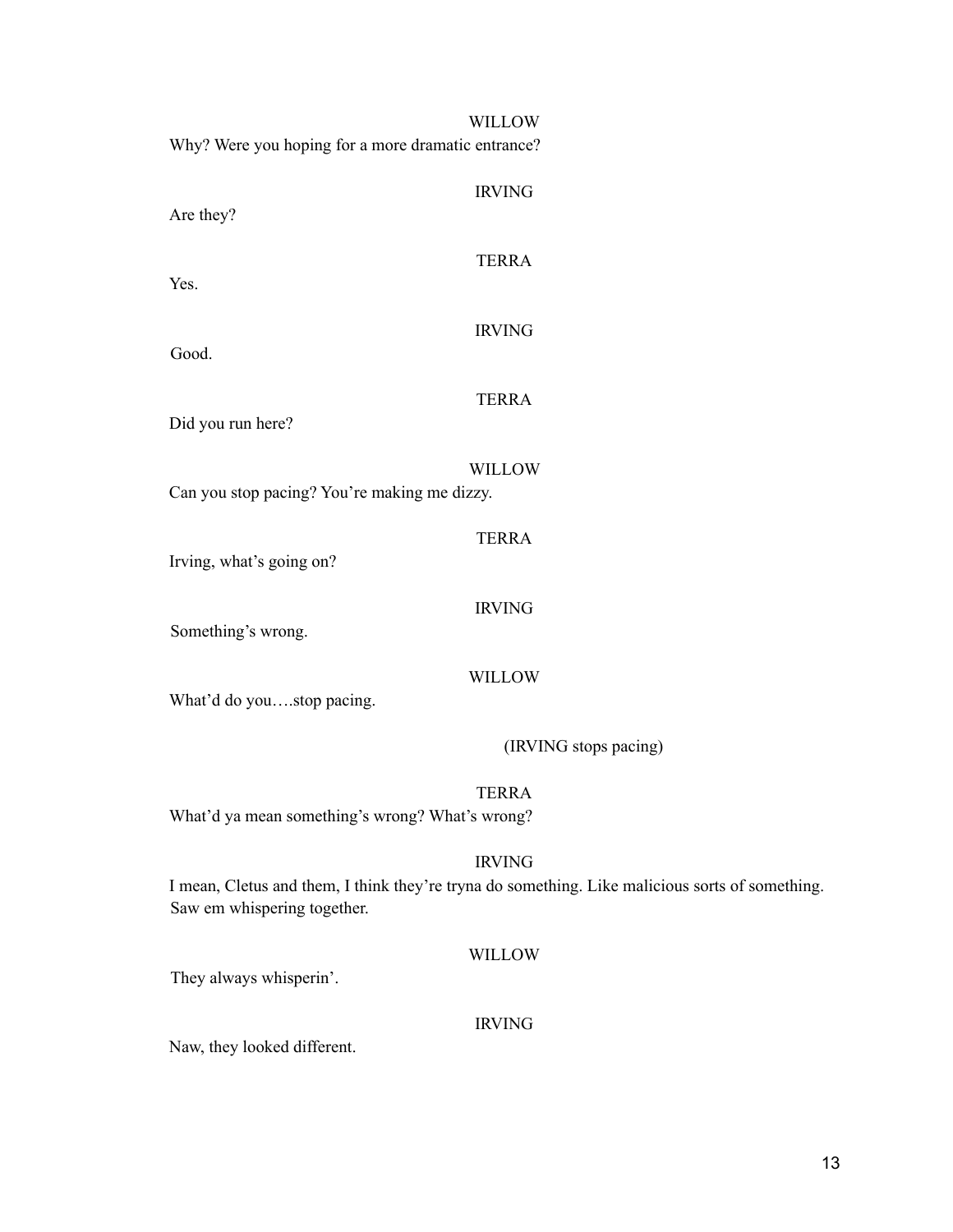What'cha mean, different?

#### IRVING

Mean different. Can't describe it. They looked….they looked like somethin' else. Somethin….something else. I think you two need to go.

#### WILLOW

Go? Go where?

#### IRVING

To my house. To Neil's place. Anywhere other than here. They know Terra's probably here, and if they know she's here they'll be here, and I don't want any of us to find out what's gonna happen when they arrive.

#### TERRA

Why would they wanna hurt me? I mean, I know I ain't made no friends, but I sure didn't make no enemies.

#### WILLOW

They're miserable people, Terra. Who knows why they wallow in miserable states?

#### IRVING

Alright, we can stand here wax on about human nature and the heart of man, or we can get out this house while we still got all our working bits and pieces.

#### TERRA

Fine. We'll take my truck-

#### IRVING

Naw, too noticeable. They'd track us easy. Walking's best bet.

#### TERRA

But she's pregnant. How we gonna sneak a pregnant woman all the hour-ways back to town on foot? She can hardly walk all that way.

#### WILLOW

S'true. Only managed to get here cause the ravine's so close.

#### IRVING

Ravine?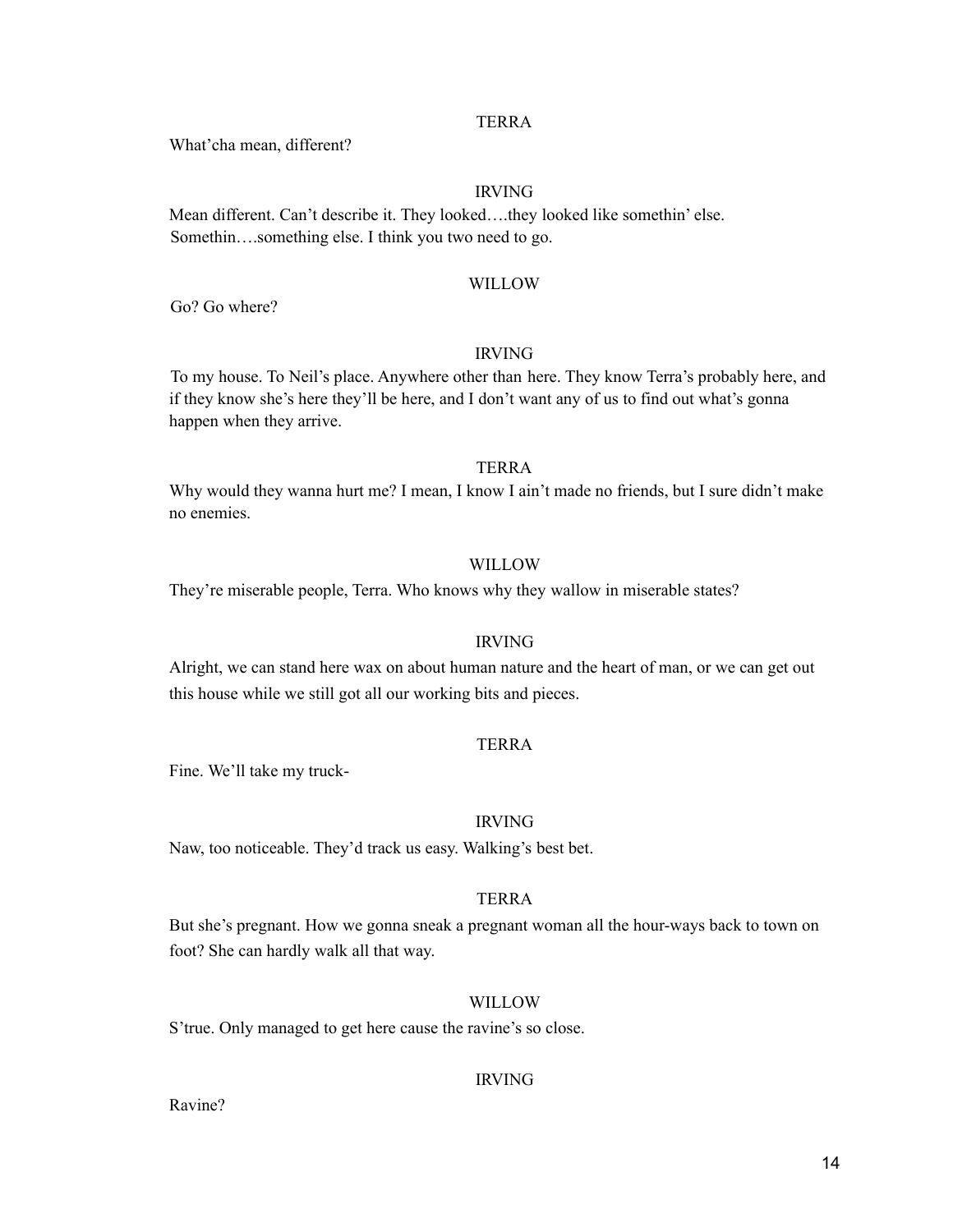| S'where I been hiding.                                                  | <b>WILLOW</b>                              |
|-------------------------------------------------------------------------|--------------------------------------------|
| You've been living in a ravine?                                         | <b>IRVING</b>                              |
| Irving.                                                                 | <b>TERRA</b>                               |
| I know the shed's not a hotel, but a ravine?                            | <b>IRVING</b>                              |
| Irving!                                                                 | <b>TERRA</b>                               |
| What?                                                                   | <b>IRVING</b>                              |
| The ravine's a good place to hide.                                      | <b>TERRA</b>                               |
| It is a good place to hide.                                             | <b>IRVING</b>                              |
| Willow, you think you can lead us back there in the dark?               | <b>TERRA</b>                               |
| Might take a few wrong turns, but I think so.                           | WILLOW                                     |
| <b>TERRA</b><br>We can take the back door. We should take food just in- |                                            |
|                                                                         | (CLETUS tries to ram down the front door.) |
|                                                                         | <b>IRVING</b>                              |

Aww, naw.

(TERRA pulls out her gun.)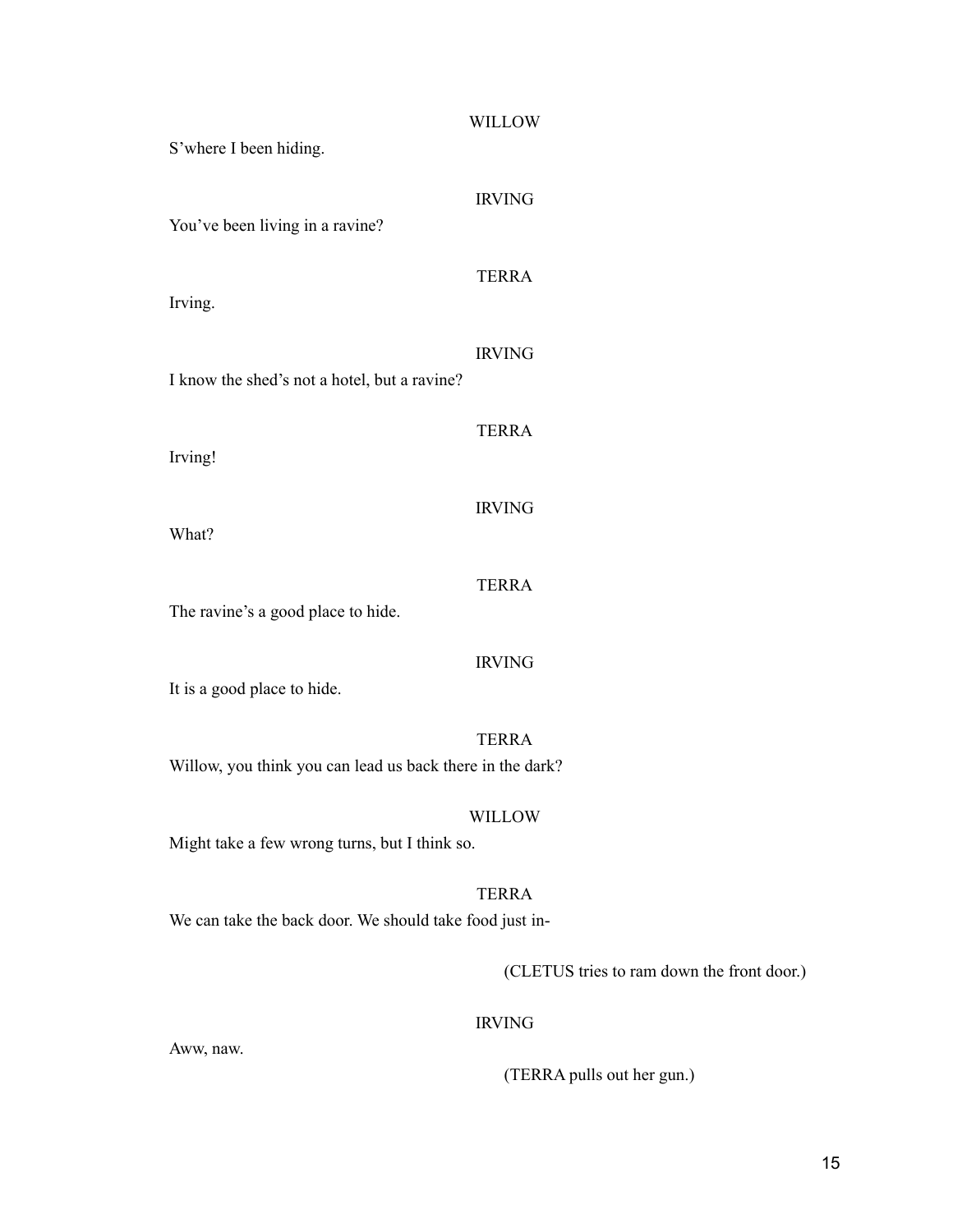## WILLOW You're gonna shoot 'em?! TERRA Take the back door. I'll find you. WILLOW/IRVING Okay. /No way, Jose. TERRA I'm serious, Irving. I got a gun. I-IRVING No, we're not leaving. WILLOW I need to leave. IRVING Willow-WILLOW

I got a kid. I got responsibilities.

TERRA Can you two get out before they get in? That door ain't thick.

#### IRVING

Y'aint got to be a hero.

#### TERRA

Don't wanna be a hero. But if they don't know you're here, you can get far away while me and my widow maker keep 'em busy.

#### IRVING

No. I already left one of you, and I'm not leaving you too. I don't know what I'd do if you died.

#### TERRA

Willow, take him and leave.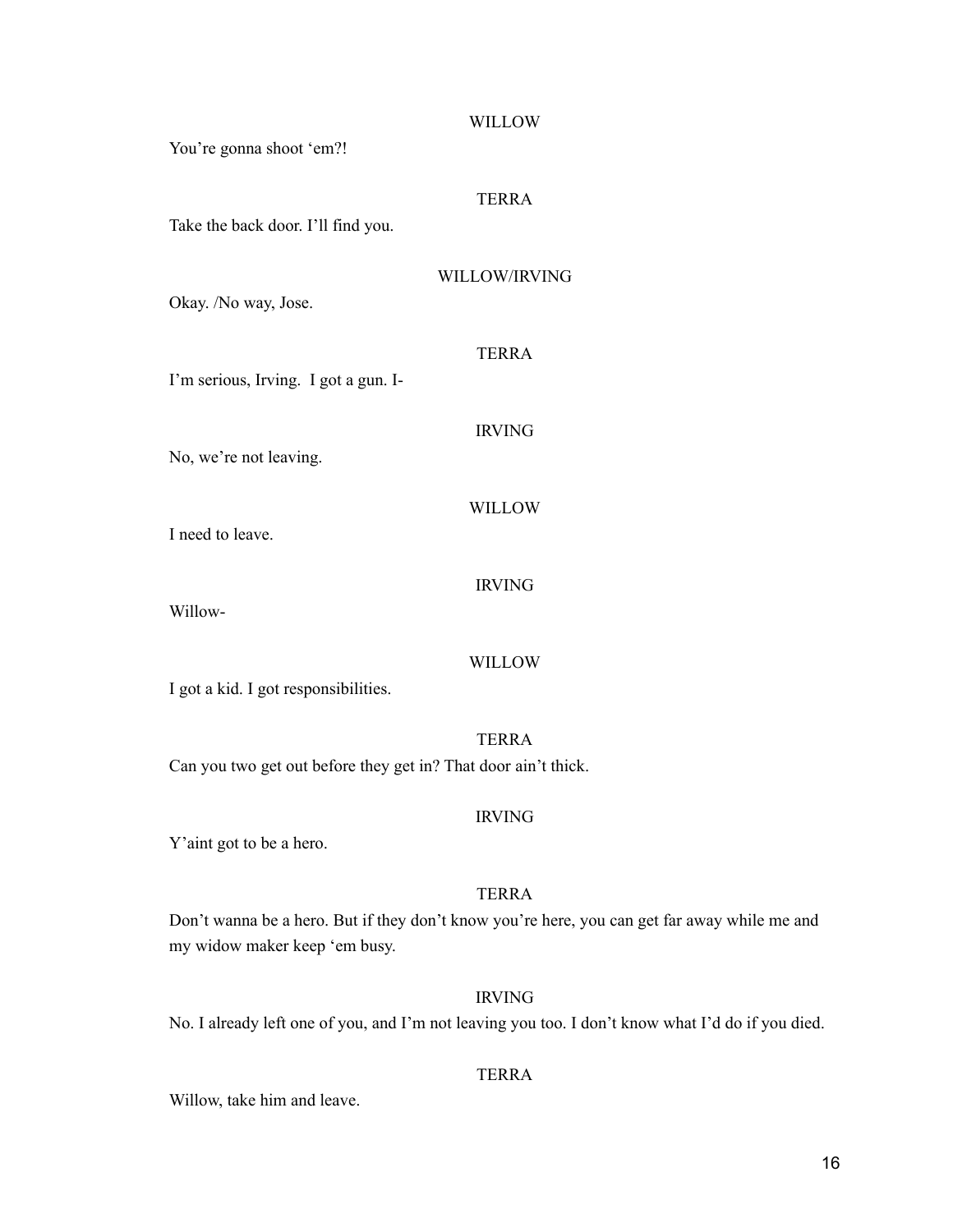WILLOW

Will do. Irving.

(CLETUS busts through the door and enters brandishing a gun of his own.)

#### **CLETUS**

Evening, Ms. McHale. Ms. Willow. Irving.

#### TERRA

Cletus, you best get out my house.

Won't be doing that. No.

IRVING

**CLETUS** 

Cletus-

#### **CLETUS**

Don't move, boy.

#### IRVING

Cletus, come on, I know you. You're no killer, Cletus. Not you.

#### **CLETUS**

It's a man's responsibility to defend what he loves. I love this town Irving, and them two girls behind you there are putting it in danger. I told you we weren't doing nothing. You should've listened.

#### TERRA

Put the gun down, Cletus, or I'll shoot you dead.

#### **CLETUS**

Bet I'll shoot you first.

#### TERRA

Run.

(WILLOW pulls IRVING off through the backdoor.)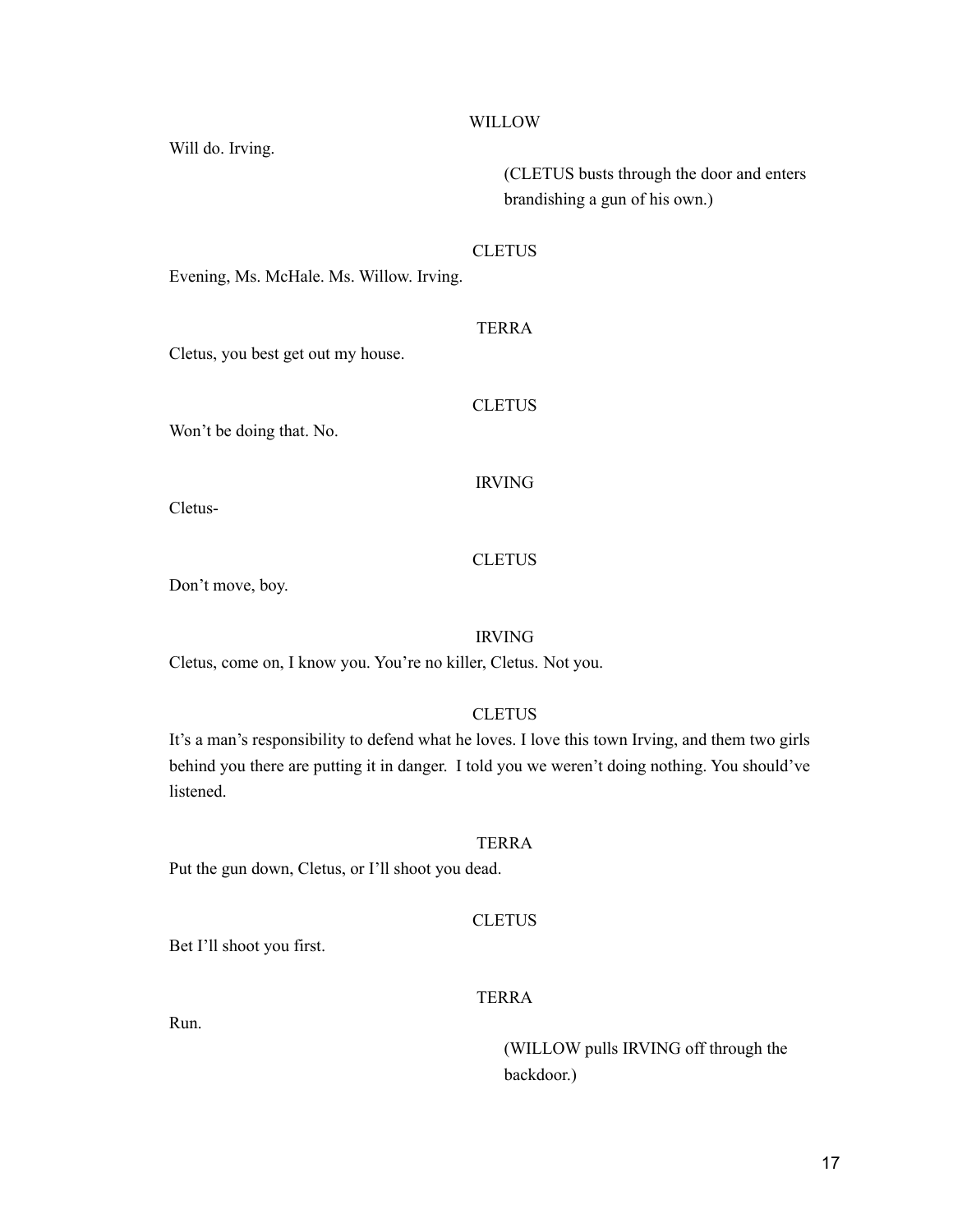Cletus, you even twitch and I'll shoot you through the heart.

#### **CLETUS**

Big talk.

#### **TERRA**

Look, I'ont know what sort of delusions you got wrapped up in your head, but whatever's going on up there don't make it so you gotta kill us.

#### **CLETUS**

You really gonna stand here and tell me that Willow ain't controlling the weather somehow and you ain't helping her?

(TERRA pauses)

Good, so you understand why I have to do what I have to do.

#### TERRA

It'll make it worse. Killin us'll make it worse.

#### **CLETUS**

How could it be worse than us. No rain for seven months. Ceaseless wind. Countless woe. Not a wink of sleep for days on end. Madness is our only friend with Death soon to follow? What could be worse than this?

#### TERRA

I don't know. Just know hurtin her's never made anything better.

#### **CLETUS**

But not doing anything has made things worse. Listen, I'm sorry you went and got yourself wrapped up in this but you made your choice-

#### TERRA

I'm not even the one doin it, you know, and the one who is, already gone. You can try to go get her, but I'll shoot you for you-.

(CLETUS laughs)

What?

#### **CLETUS**

McHale, you think I came alone? Come on in, everybody.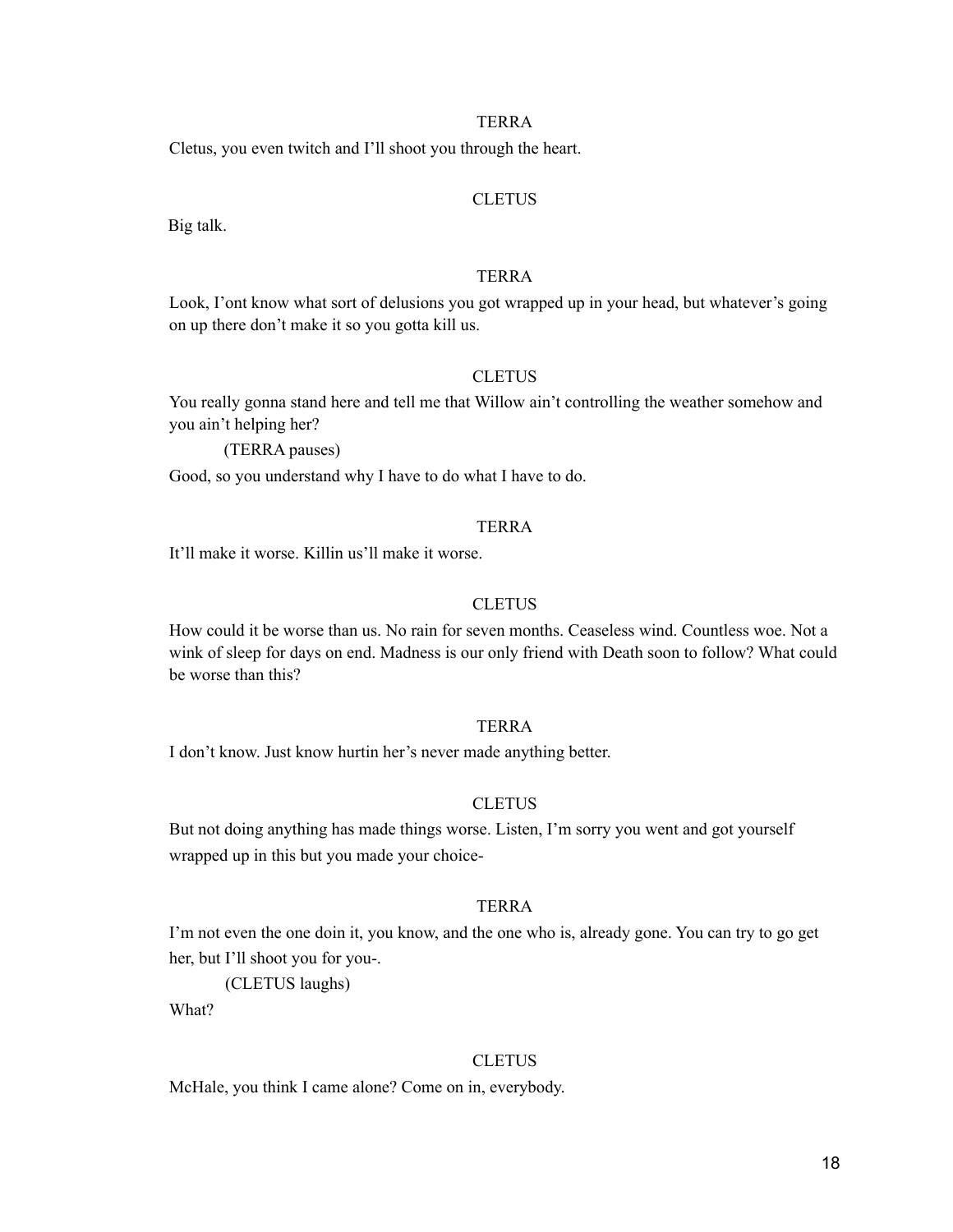(BUSYBODIES enter with IRVING and WILLOW, trying to break free. Irving has a black eye and he's bleeding from the head.)

#### TERRA/IRVING/WILLOW

Irving! You better let him go right now. Look what you did. If he's not okay, you don't want to know what I'll do if he's not okay./Ms. Donahue, please. Please. Let us go. Please. I just wanna go home, please. Please. Please just let me go home. Just let us go./Let go of me. When I get out, misery unlike anything you've ever known will follow. You have not yet begun to know the depths of your consequences.

#### **BUSYBODIES**

Quiet! We've gone too long without correcting this indecency. This immoral girl, and you Irving. We were too kind on you. Too forgiving, but tonight you will see what happens to those who mock us, and hopefully you'll return to us.

#### WILLOW

Terra, shoot them.

#### **CLETUS**

Bring that other one over here. Tie 'em to the chairs. We're gonna make it quick and clean.

#### IRVING/WILLOW

Terra!

(TERRA shoots the wall.)

TERRA

Everyone be still. Don't move a lick. I don't wanna kill you, Cletus.

#### **CLETUS**

Too bad.

(IRVING tackles CLETUS from behind.)

#### IRVING

You should have stopped, Cletus!

#### **BUSYBODIES**

Get off Irving! Stop it! Stop it you two!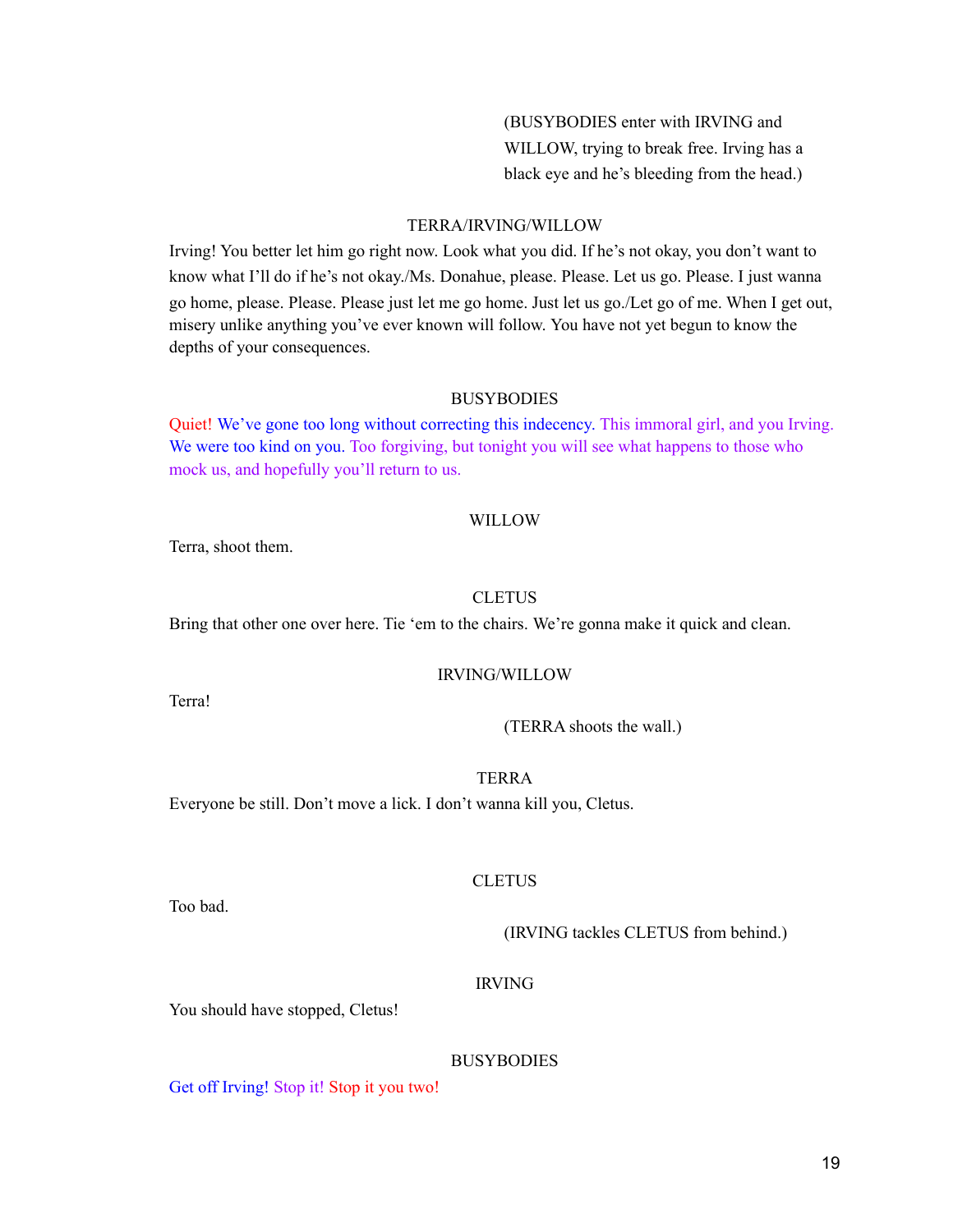#### **CLETUS**

Get off me boy.

#### IRVING

You should have let it go, Cletus. Let dead dogs lie.

#### TERRA

Stop. Stop moving the both of you. Irving, get off.

(CLETUS fires a shot. TERRA screams.)

#### IRVING

Terra!

#### TERRA/CLETUS

No, I'm fine. I'm-/Wait, I didn't mean-

IRVING

Give me the gun.

(CELTUS and IRVING struggle)

**CLETUS** 

Get off.

IRVING

Give me the gun! (CLETUS shoots IRVING.) Ahhhhh!

TERRA/WILLOW

Irving!

(TERRA and WILLOW rush to Irving's side.)

IRVING

Terra? Terra?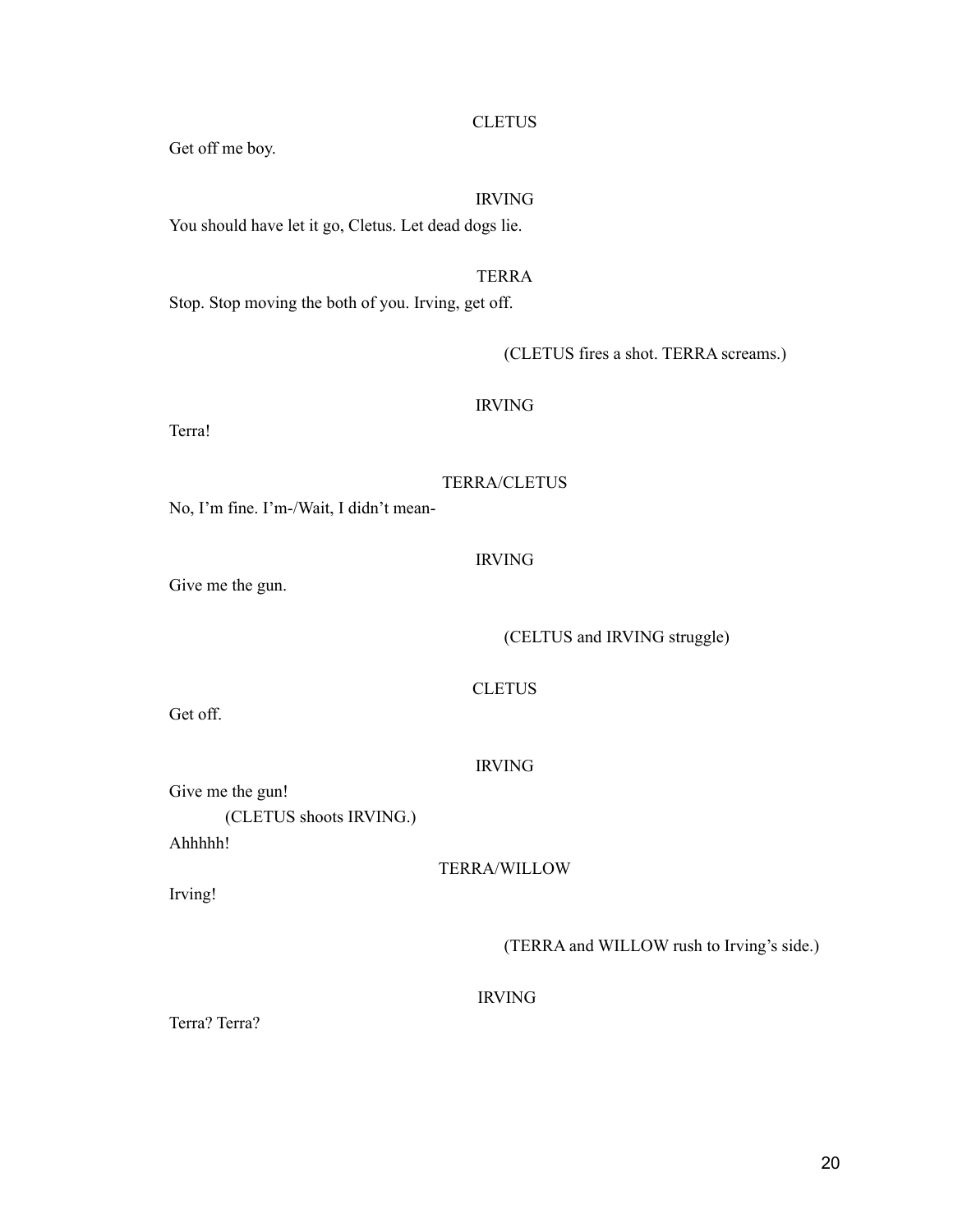I'm here, Irving. Okay? I'm here. Willow, come on. Push on it. Don't stop. God there's so much blood. Come on push harder. Harder.

#### IRVING

Ms. Donahue? Ms…...Terra?

#### **CLETUS**

I didn't mean to….you have to know I didn't mean to-

#### TERRA

Look, just go and get a doctor or something. Get a….Irving, come on, stay awake, alright? You have to stay awake.

#### IRVING

I wanna go home. I want my Pop.

#### TERRA

Okay, we'll get you home. You'll see you Father and….can someone get a doctor, please?

#### **BUSYBODIES**

Town's an hour away.

#### TERRA

Take my truck.

#### **BUSYBODIES**

Don't know how to drive-

TERRA Then run. Run do something. Do...Willow press harder. Press harder, damnit.

#### IRVING

Willow?

#### WILLOW

Yes, Irving.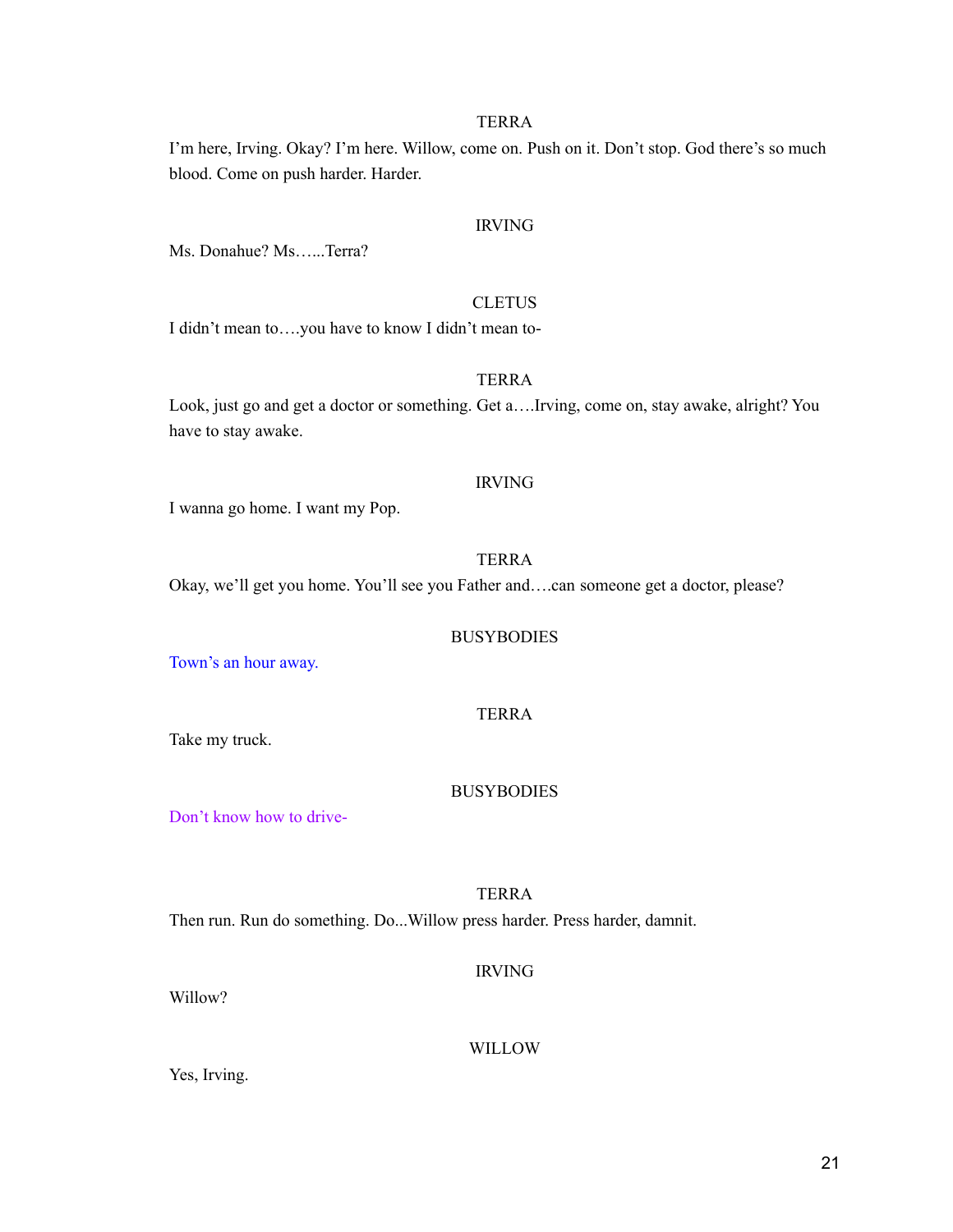#### IRVING

Willow, you're gonna be a good Momma.

#### WILLOW

Thank you.

#### IRVING

Name it after me, okay? Irving's a good girl name too, you know?

#### WILLOW

No, it's not.

#### IRVING

No, it's not.

#### WILLOW

You….you were better than most, Irving.

#### IRVING

I was?

#### TERRA

Hey, stop talking like that. You'll be fine. You'll be up and walkin' tomorrow. Look, it's barely even a scratch. You're so dramatic. You'll be fine. Come on, tell him. Tell him. Barely even a….come on, tell him.

(No one says anything.)

Forget them. You'll be fine. You got too much living to do to die. Irving, come on, look, get up. Take you on a walk right now. We'll show 'em. Look, we can go outside and see the sky. The stars are so pretty at night and-

| <b>IRVING</b> |  |
|---------------|--|
|               |  |
|               |  |

#### TERRA

But you're...no.

Terra, stop.

IRVING

Hey. Hey.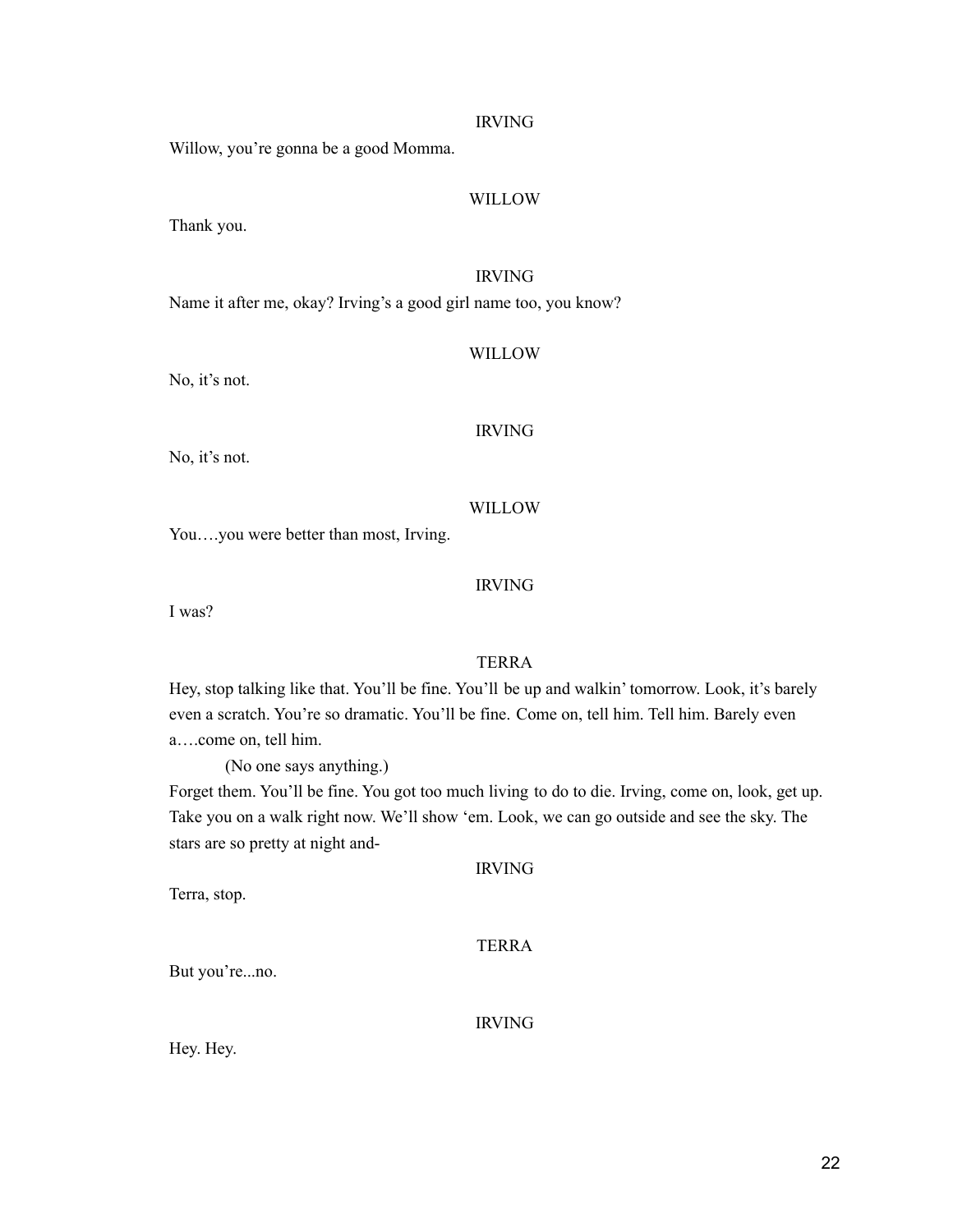Yes.

IRVING

(jokingly)

Think it'll stain?

(IRVING dies. Much like in life, he was the only one laughing at his joke. Transition Music)

### **Scene Four Terra's Kitchen: Next Morning**

|                                        | (TERRA is standing in her kitchen as thunder<br>rumbles outside. She takes a deep breath. She<br>takes another deep breath. She slams her fist on<br>the table. She destroys the kitchen. She tears<br>things off walls, and pushes things off table. It<br>should be a rage so intense that it scares the<br>audience, it definitely scares Terra. Once she<br>finishes she can only breathe and see what she's<br>done. WILLOW enters.) |
|----------------------------------------|-------------------------------------------------------------------------------------------------------------------------------------------------------------------------------------------------------------------------------------------------------------------------------------------------------------------------------------------------------------------------------------------------------------------------------------------|
| Morning. Your chickens still lay eggs? | <b>WILLOW</b>                                                                                                                                                                                                                                                                                                                                                                                                                             |
| You're hungry?                         | <b>TERRA</b>                                                                                                                                                                                                                                                                                                                                                                                                                              |
| Eating for two and all that.           | <b>WILLOW</b>                                                                                                                                                                                                                                                                                                                                                                                                                             |
| Right. No, they don't.                 | <b>TERRA</b>                                                                                                                                                                                                                                                                                                                                                                                                                              |
| Huh. Got butter?                       | <b>WILLOW</b>                                                                                                                                                                                                                                                                                                                                                                                                                             |
| A little.                              | <b>TERRA</b>                                                                                                                                                                                                                                                                                                                                                                                                                              |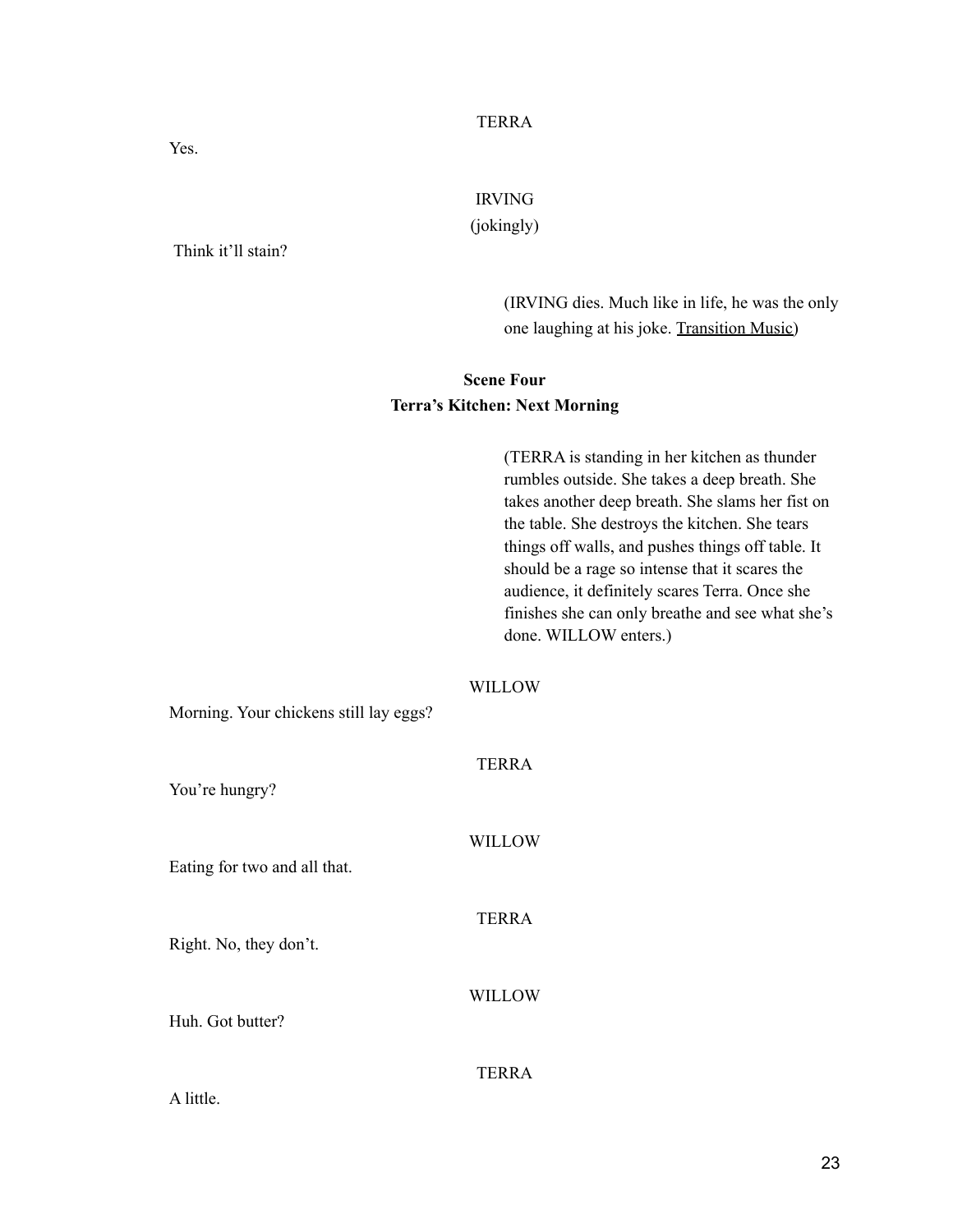#### WILLOW

Then I'll make us some pancakes.

#### TERRA

Ain't you gonna ask why the kitchen looks like a tornado came through?

#### WILLOW

No, I've been there before. You like pancakes?

#### TERRA

Depends.

#### WILLOW

On what?

#### TERRA

If they're good.

#### WILLOW

Oh, mine are good. It's my mother's recipe.

#### TERRA

Ain't got syrup.

#### WILLOW

TERRA

That's fine. Thank you for letting me stay here tonight.

Where else were you gonna go? JR's coming by to pick up Irving later.

#### WILLOW

Did you clean him up?

#### TERRA

Yeah. Changed the clothes too. It did stain.

#### WILLOW

You could have asked me to help.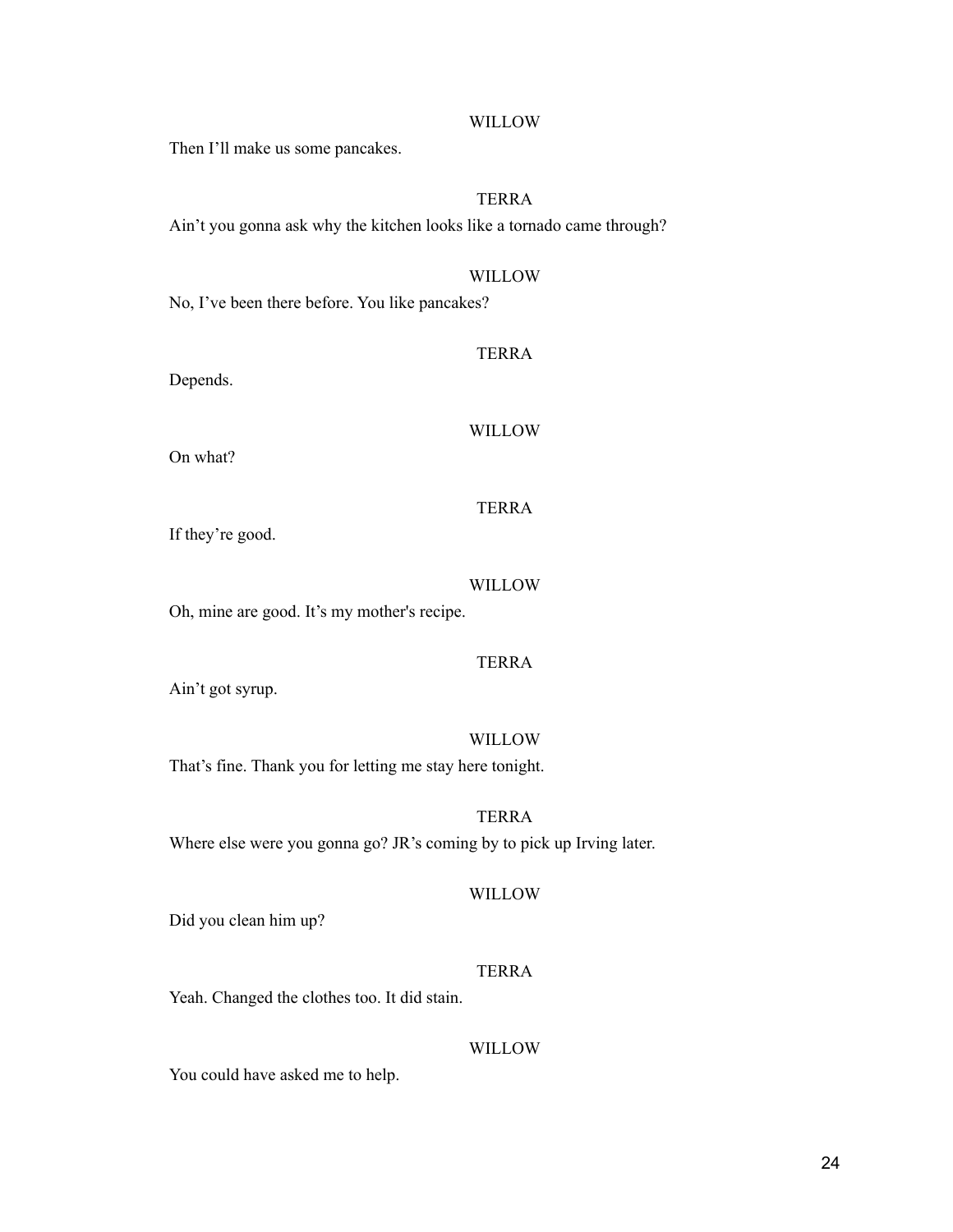| WILLOW                                                                                              |
|-----------------------------------------------------------------------------------------------------|
| Did it take long?                                                                                   |
| <b>TERRA</b><br>No.                                                                                 |
|                                                                                                     |
| <b>WILLOW</b>                                                                                       |
| You got chocolate chips? Momma used to put in chocolate chips.                                      |
| <b>TERRA</b>                                                                                        |
| How'd you do it?                                                                                    |
|                                                                                                     |
| <b>WILLOW</b>                                                                                       |
| Do what?                                                                                            |
| <b>TERRA</b>                                                                                        |
| The rain? The wind? How'd you do it?                                                                |
|                                                                                                     |
| <b>WILLOW</b><br>I didn't do anything.                                                              |
|                                                                                                     |
| <b>TERRA</b>                                                                                        |
| I won't be angry if you tell me, but I mean, if you hadn't done any of this, I'd still have a farm. |
| I'd still have my friend.                                                                           |
| <b>WILLOW</b>                                                                                       |
| I didn't kill Irving.                                                                               |
|                                                                                                     |
| <b>TERRA</b>                                                                                        |

I know you didn't directly, but-

No. No buts. I didn't. Cletus did.

#### TERRA

WILLOW

But it's all around you-

No.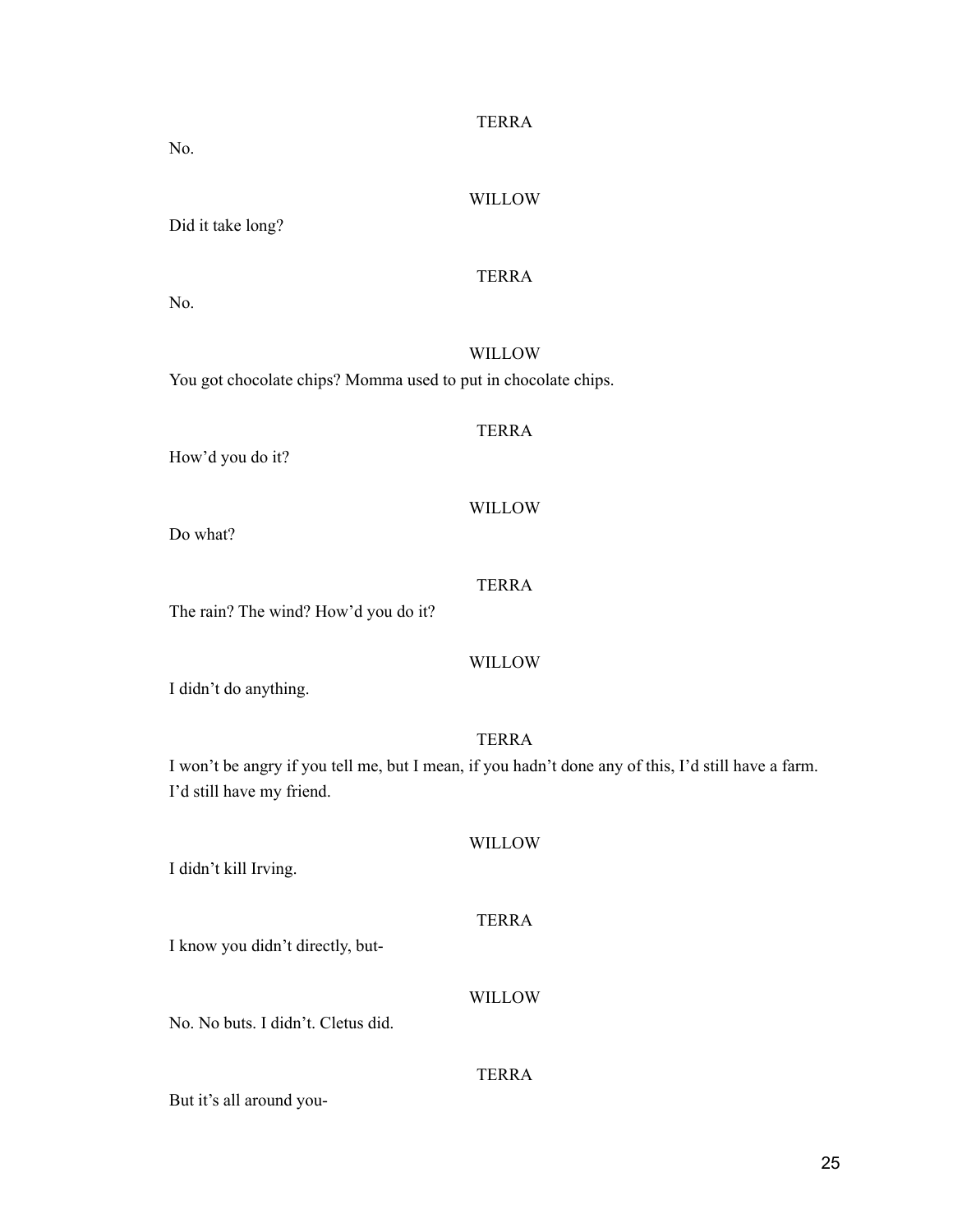| WILLOW                                                                                   |  |
|------------------------------------------------------------------------------------------|--|
| I'm just trying to live, I'm notyou'd still have the farm?                               |  |
| <b>TERRA</b><br>I would.                                                                 |  |
| <b>WILLOW</b><br>Terra, I didn't know.                                                   |  |
| <b>TERRA</b><br>That's fine, I didn't tell you.                                          |  |
| <b>WILLOW</b><br>What are you going to do?                                               |  |
| <b>TERRA</b><br>I don't know.                                                            |  |
| <b>WILLOW</b><br>Does Neil know? He has money-                                           |  |
| <b>TERRA</b><br>I don't want that money. I can't take it.                                |  |
| <b>WILLOW</b><br>There's no shame in getting help if someone's willing to give it to ya. |  |
| <b>TERRA</b><br>No, you don't understand.                                                |  |
| WILLOW<br>Yes, I do. You told me.                                                        |  |
| <b>TERRA</b><br>II don't want to talk about this anymore.                                |  |
| WILLOW                                                                                   |  |

Ain't this the sort of thing you talk about with your friend?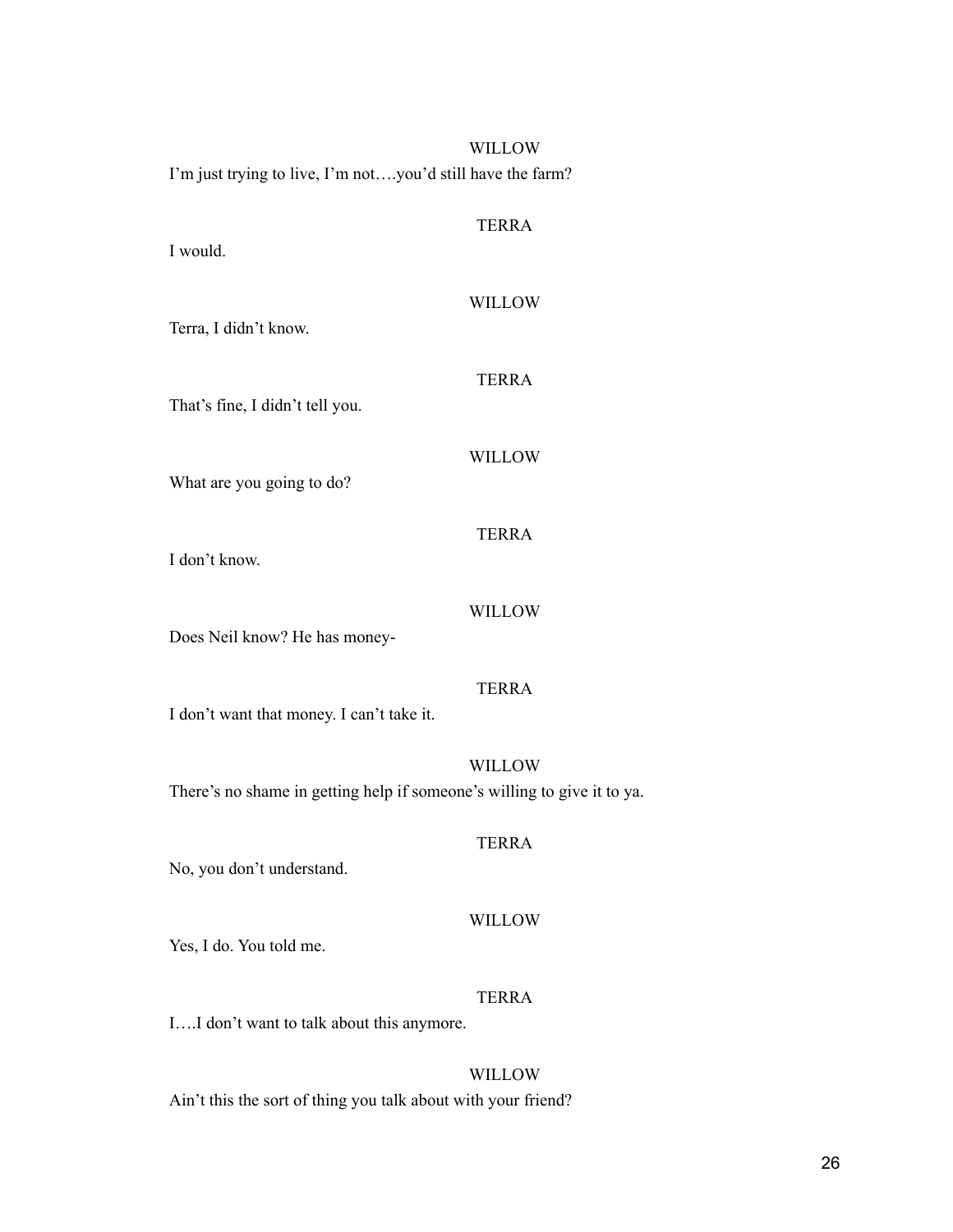I don't know.

#### WILLOW

Well, it just seemed like if you have someone to talk to it makes no sense why you oughtn't not talk to 'em….McHale?

| <b>TERRA</b>                  |
|-------------------------------|
| WILLOW                        |
| (Beat)                        |
| <b>TERRA</b>                  |
| (The front door swings open.) |
| <b>NEIL</b><br>(distant)      |
|                               |
| <b>TERRA</b>                  |
| (NEIL enters)                 |
| <b>NEIL</b>                   |
| WILLOW                        |
| <b>NEIL</b>                   |
|                               |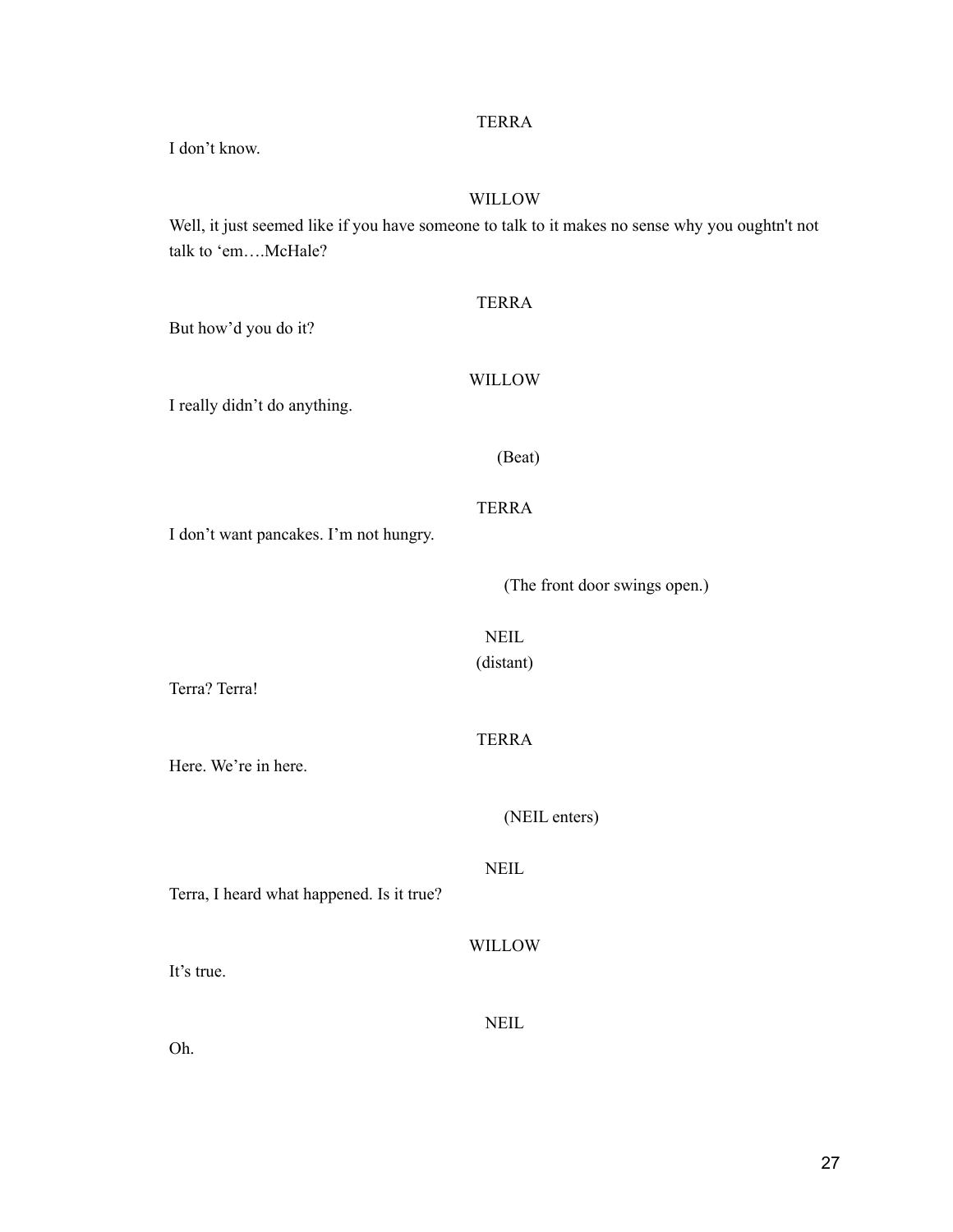| It's true.                                                                                     |  |  |
|------------------------------------------------------------------------------------------------|--|--|
| <b>NEIL</b><br>They did all this to the kitchen too? Were they trying to bring the place down- |  |  |
| <b>TERRA</b><br>No. That wasno.                                                                |  |  |
| <b>NEIL</b><br>Are youare you both well?                                                       |  |  |
| <b>TERRA</b><br>No.                                                                            |  |  |
| <b>WILLOW</b><br>Physically, yes.                                                              |  |  |
| <b>TERRA</b><br>He died in my arms, Neil.                                                      |  |  |
| <b>NEIL</b><br>Willow, could you please give us-                                               |  |  |
| <b>WILLOW</b><br>I'll be in the parlor.                                                        |  |  |
| (WILLOW exits.)                                                                                |  |  |
| <b>NEIL</b><br>Terra Anne-                                                                     |  |  |
| <b>TERRA</b><br>Why does this keep happening, Neil? Why do I know so many dead people?         |  |  |
| <b>NEIL</b><br>Perhaps you should sit.                                                         |  |  |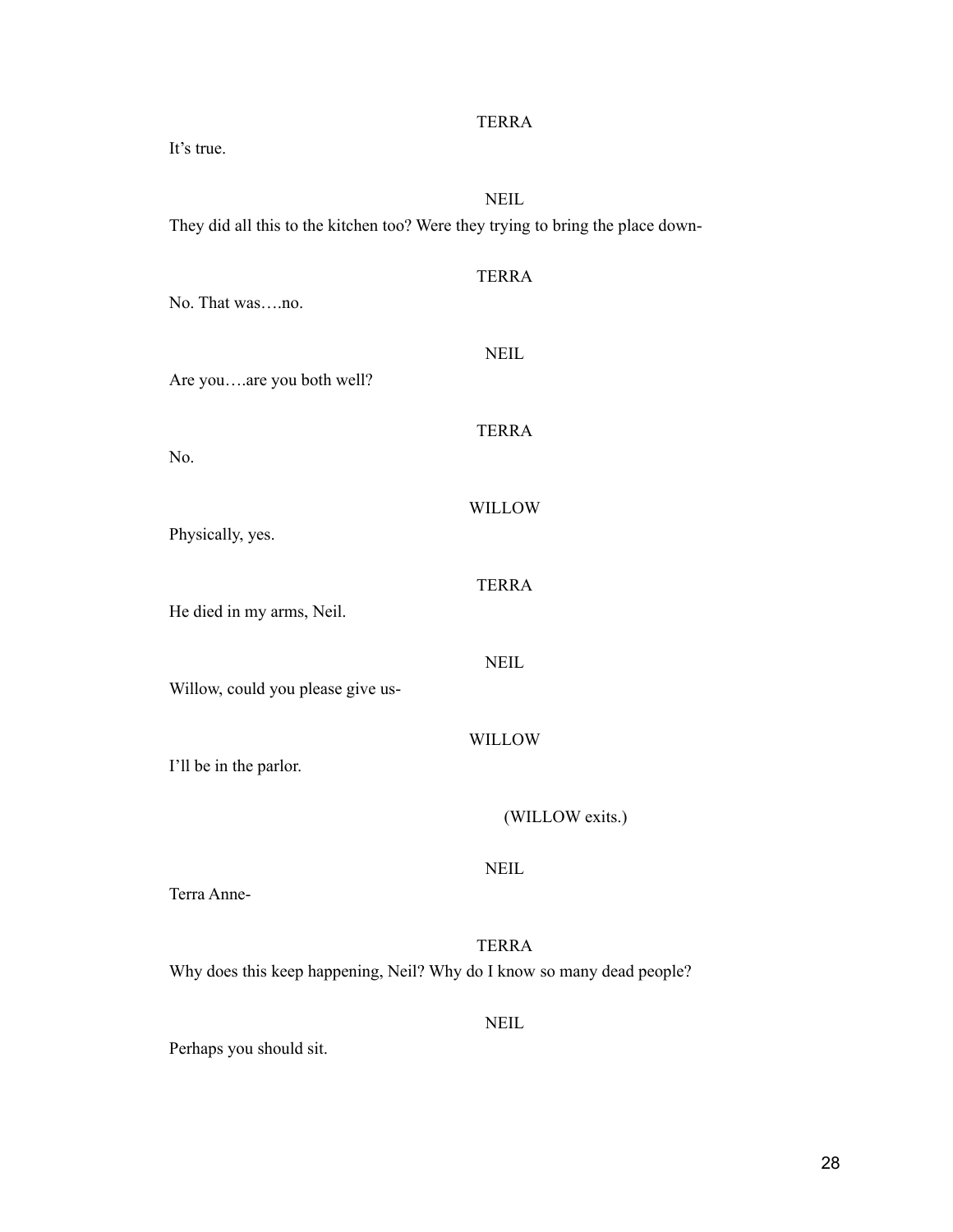# TERRA Cause if I did something I'm sorry. You hear, me? I'm sorry. I couldn't be more sorry. I can't be **NEIL** Terra. Please just...I did something that concerns you and I feel you should sit before you-

Jesus, just say it. I can take it. I always take it.

I telegraphed Father.

Did I do something?

Really, you should sit-

more-

## Why would you-

**NEIL** 

A rather expensive one at that. I told him everything.

Everything?

Everything. It's time you go home, Terra.

I am home.

It's time you really go home.

You….you can't do that.

TERRA

#### **NEIL**

#### TERRA

**NEIL** 

TERRA

**NEIL** 

**TERRA** 

NEIL

TERRA

TERRA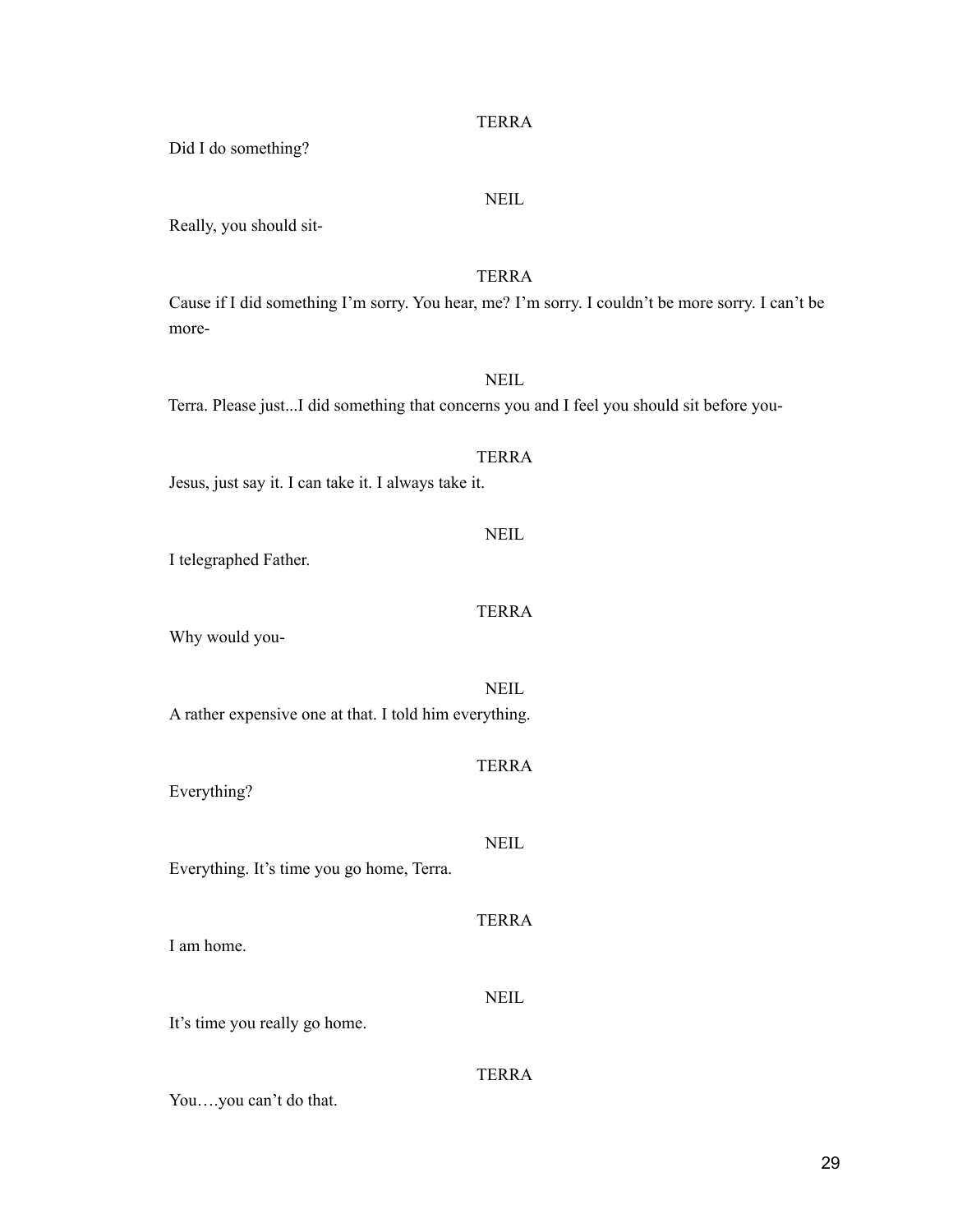#### NEIL

But I did.

#### TERRA

No, Neil, you can't. I'm supposed to stay here.

#### **NEIL**

Stay here? Here? A place where the closet doctor is an hour away. A place where everyone smiles in your face and talks behind your back. A place where nothing grows. A place where you only have one friend and now you don't even have that-

#### TERRA

It's my gift, Neil.

#### NEIL

You keep saying that, but I don't know what that means. All I know is that this place, this place is going to kill you, and I refuse to be the brother of a dead sister.

TERRA

| I hate you.                               |              |
|-------------------------------------------|--------------|
| That's okay, as long as you get help-     | <b>NEIL</b>  |
| I don't need your help.                   | <b>TERRA</b> |
| Yes, you do.                              | <b>NEIL</b>  |
|                                           | <b>TERRA</b> |
| I don't want your help.                   | NEIL         |
| This isn't about what either of us wants. | <b>TERRA</b> |
| You can't do this.                        |              |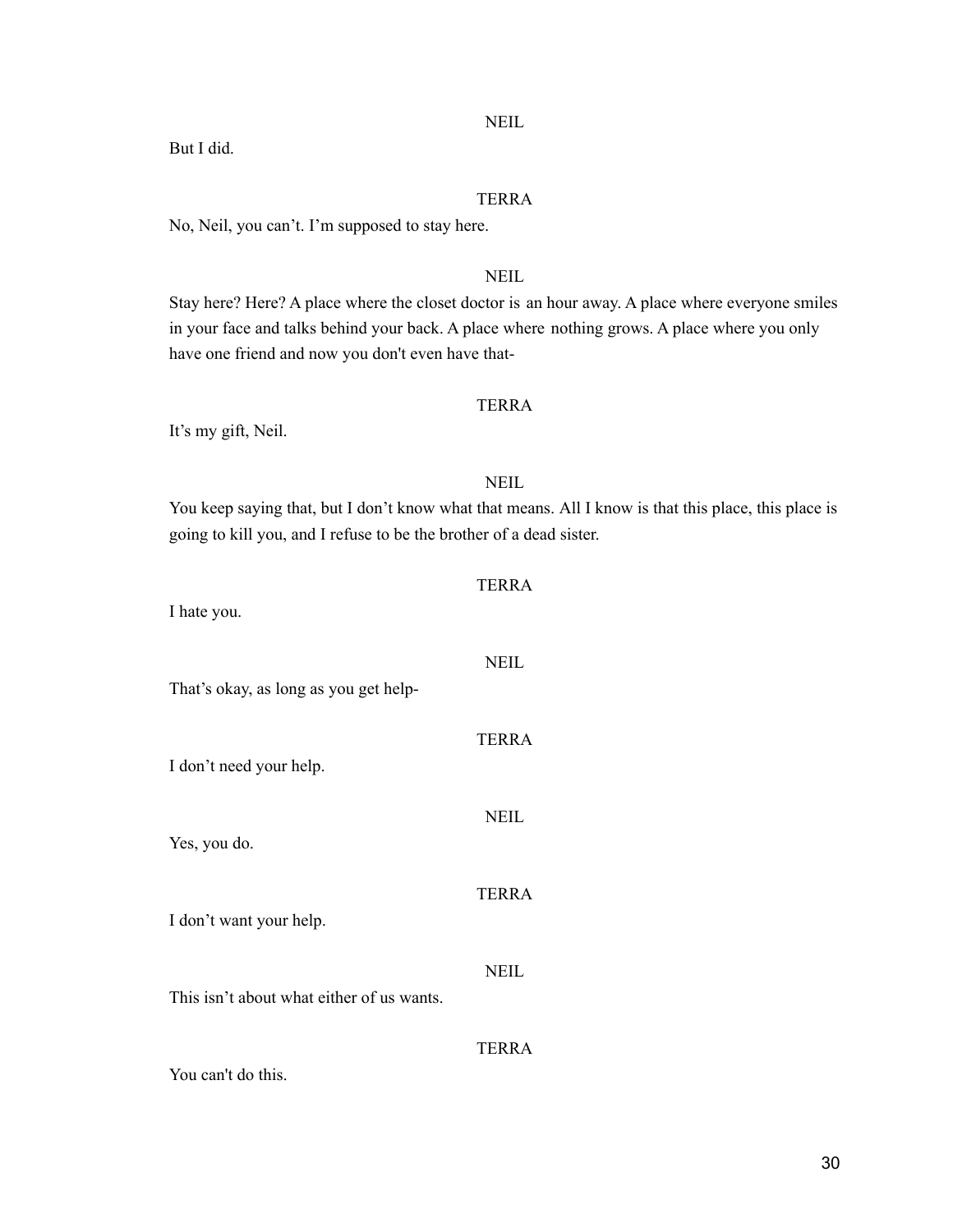You need more than I can give. More than this place can give.

## TERRA

NEIL

I hate you.

#### **NEIL**

One day you won't.

#### TERRA

You sound just like him. (Pause) I thought you loved me.

(Beat)

**NEIL** 

I….this….fantasies aren't forever, Terra.

#### TERRA

Where are you going?

**NEIL** 

To help you pack. (As NEIL Exits) You can go in now, Willow.

(WILLOW enters.)

#### WILLOW

Cornelius has the strangest look in his eyes. Something close to heartbreak. Is everything okay? Terra?

(TERRA loses the accent)

#### TERRA

I'm a bad farmer.

#### WILLOW

O….kay.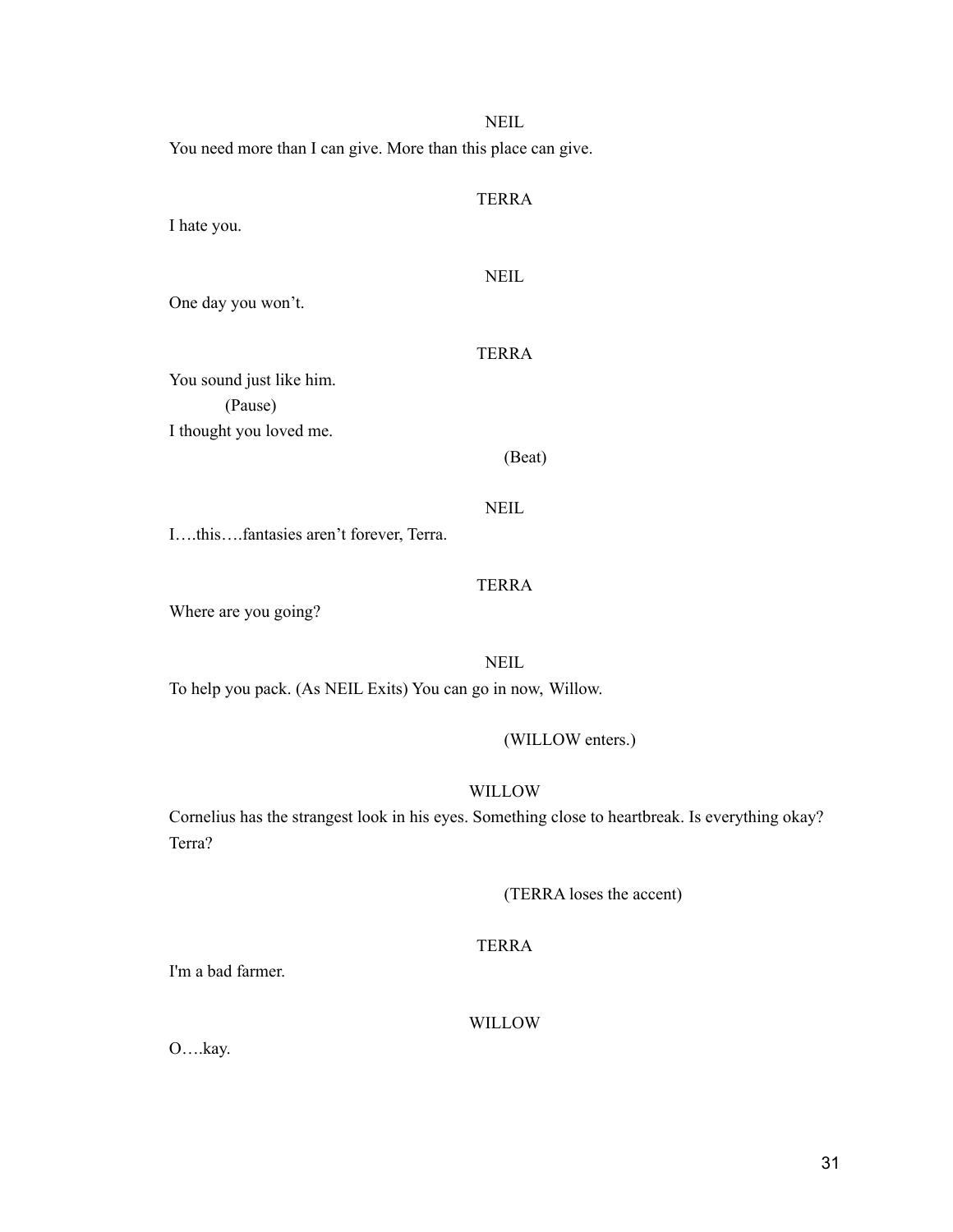Even before the drought. Neil's been lying to our parents since I got here. Lying saying I was good, I'm not good.

#### WILLOW

Farming's not easy.

#### (Beat)

#### TERRA

How did you survive in this Godforsaken town?

(WILLOW really thinks about it.)

#### WILLOW

I don't know, but I did.

#### TERRA

You know, in Boston, when things felt a little too oppressive, I used to pretend that I was someone else. That I was some grand adventurer trapezing around Europe and the thick jungles of the Amazon. You know, like some sort of Charles Marlow.

#### WILLOW

Really?

#### TERRA

Really. Sometimes, all I ever wanted to be away from there.

#### WILLOW

But don't you miss it?

#### TERRA

All the time. How 'bout you?

#### WILLOW

How 'bout I what?

#### TERRA

What did you use to imagine you'd do? What was your big fantasy?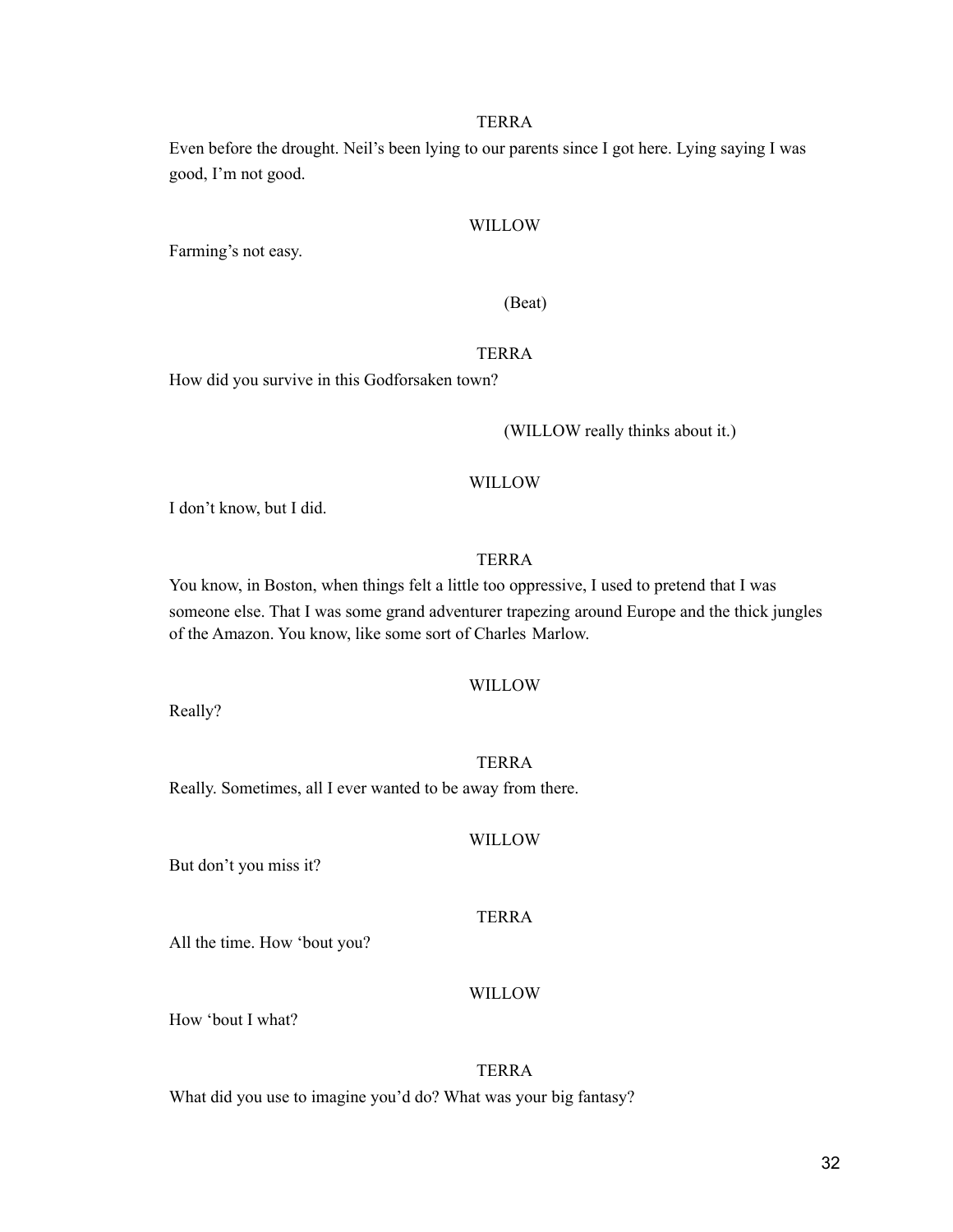| Promise you won't laugh?                               | <b>WILLOW</b> |
|--------------------------------------------------------|---------------|
| I'll try my best.                                      | <b>TERRA</b>  |
| I used to imagine that I was a princess.               | <b>WILLOW</b> |
|                                                        | <b>TERRA</b>  |
| A princess.                                            | <b>WILLOW</b> |
| You said you wouldn't laugh.                           |               |
| I said I'd try my best, and I am. I am trying my best. | <b>TERRA</b>  |
| I suppose it is kinda silly.                           | WILLOW        |

No, it's nice. A princess.

#### WILLOW

A princess, and 'course, I had my own little castle on the top of the tallest hill in the kingdom. And a prince-

#### TERRA

A prince?

#### WILLOW

The kindest prince, who would always be there to play and do all the things that princes and princesses do.

#### TERRA

And servants?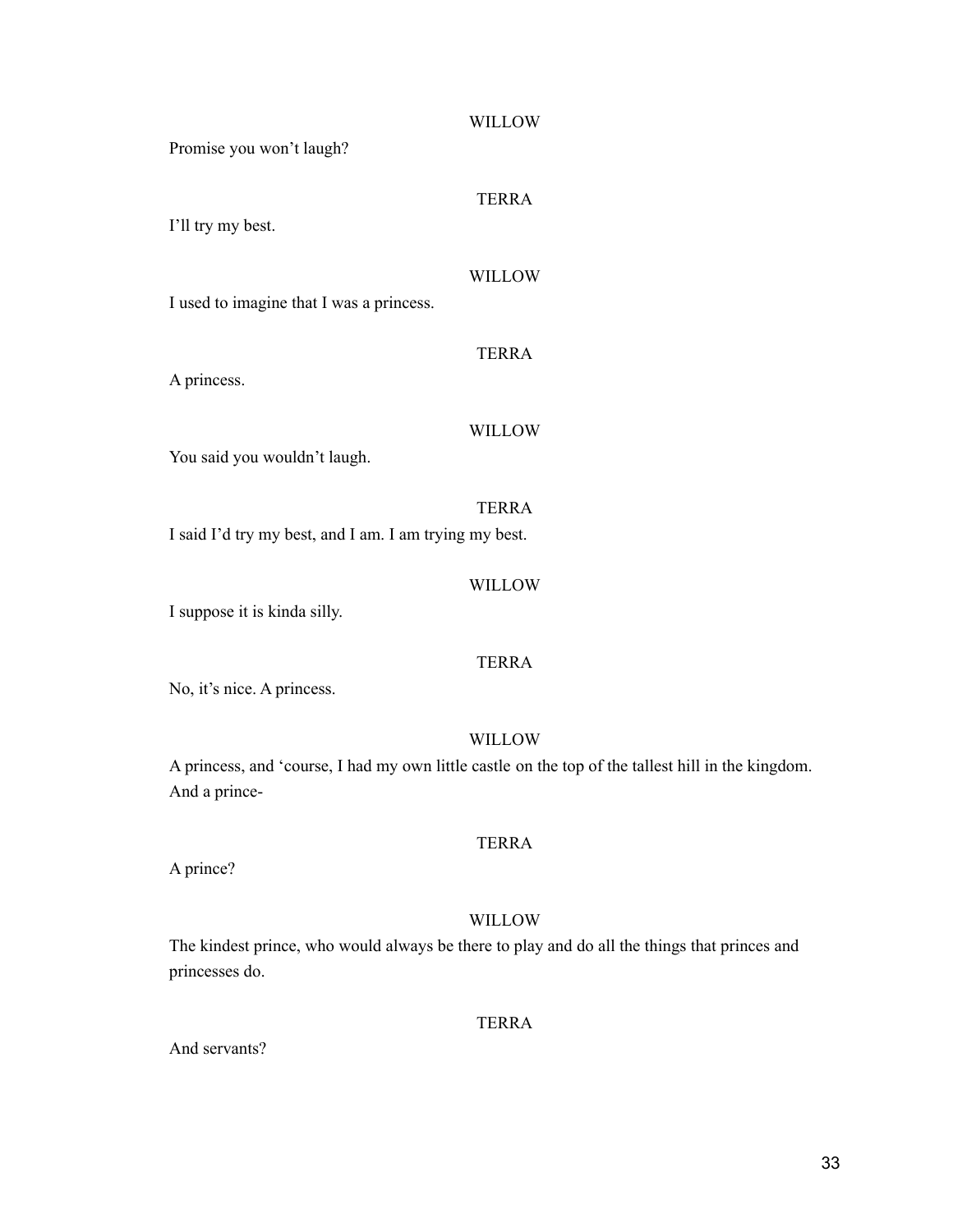#### WILLOW

Oh, we didn't have servants, Food would appear. Magic of course was a staple.

#### TERRA

That sounds nice.

#### WILLOW

It was. It really was.

#### TERRA

How about now?

#### WILLOW

Huh?

#### TERRA

What do you want now?

(A gentle roll of thunder.)

#### WILLOW

What do I want? What I want....I think I...I just want to be a girl. I just want the things girls want. I just want to be loved and to love and be needed. Not the way that people need entertainment, or distraction, not the way gossips need a target, but the way people need people. I don't think that's a lot to ask do you?

#### TERRA

I don't think that's a lot at all.

#### WILLOW

See, that's what I think.

#### TERRA

Willow, if you could go anywhere in the whole world, where would it be?

#### WILLOW

Anywhere?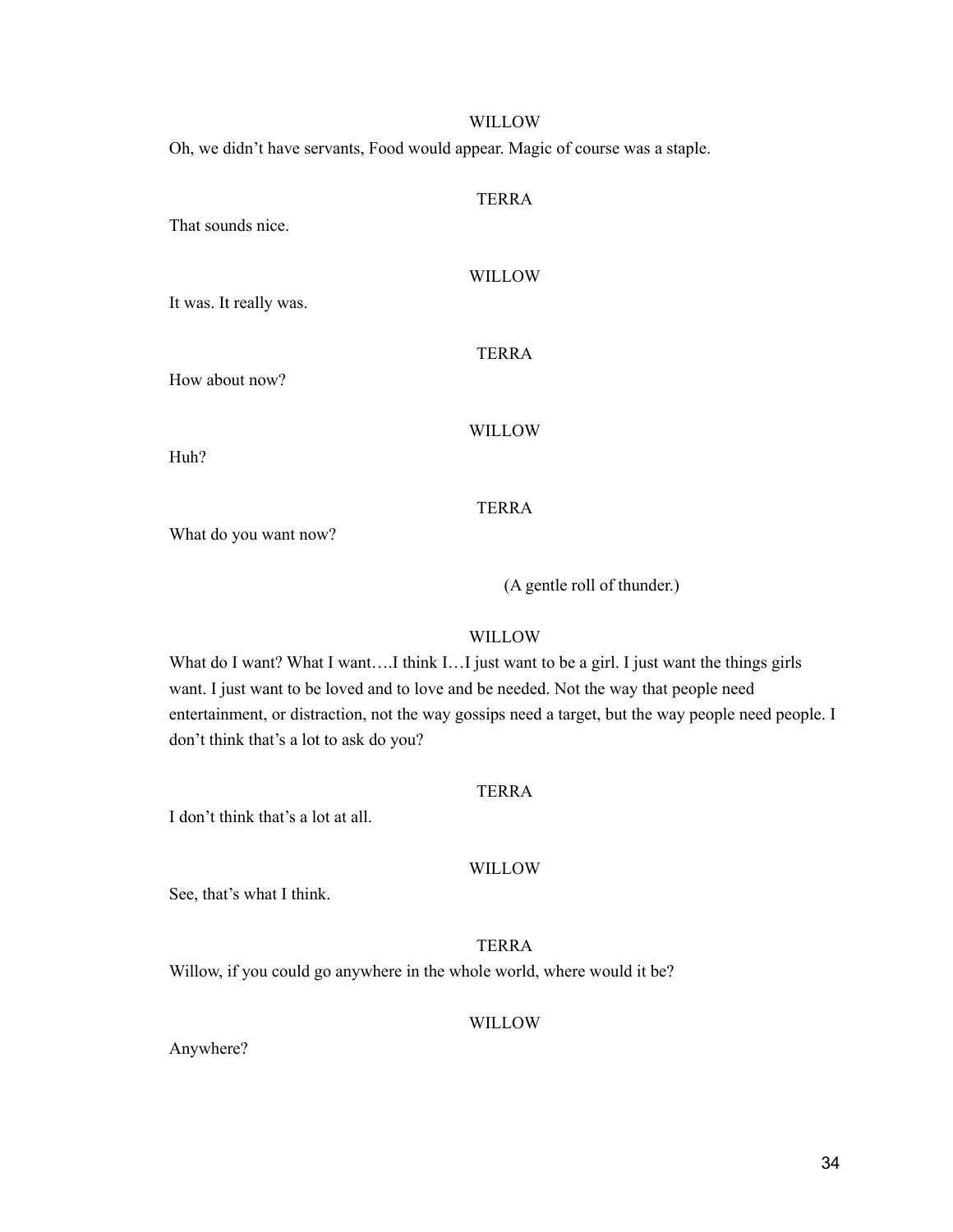35

#### TERRA

Anywhere.

#### WILLOW

Mmmmmm….anywhere in the….I'd like to see the sea. I always read in my books that it was….I don't know, it just sounded like it would be so….so different than here. I just want to go meet it where it stands.

#### TERRA

My family used to go to the coast in the summers.

#### WILLOW

Is it wonderful?

TERRA

It's…..you should come and see.

#### WILLOW

Whada' mean?

#### TERRA

Today I decided I'm gonna run away again, and you're right the sea's a good place to go.

#### WILLOW

Run away?

#### TERRA

It's the only thing I've ever been good at.

WILLOW

But-

#### TERRA

No buts. I lost the farm. I lost my friend, but my freedom's still here, and yours is too, so if you want to use it-

WILLOW

You want me to go with you?